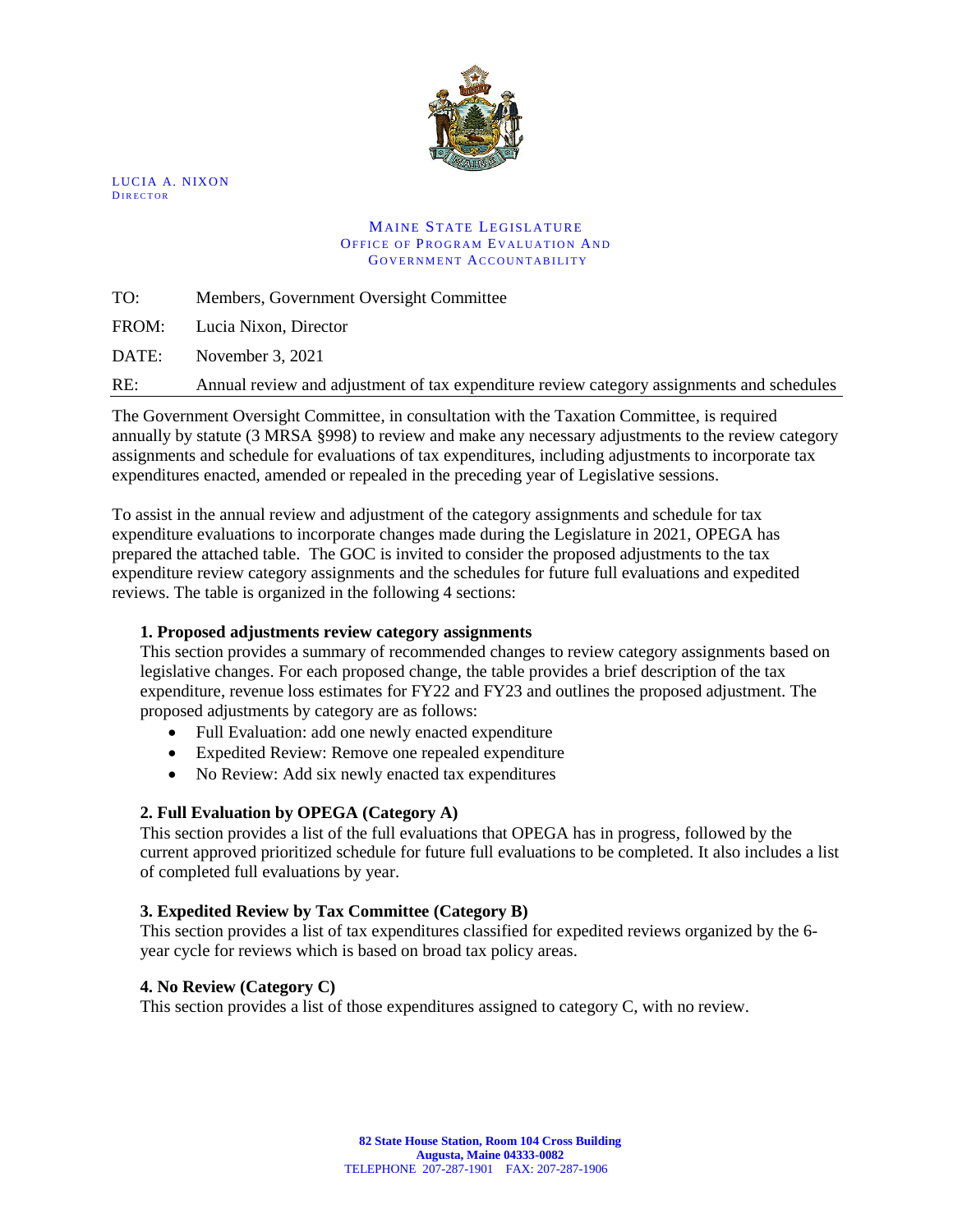#### **1. Proposed adjustments to Review Category Assignments**

**FY22 FY23** Note: OPEGA reviewed the document "Enacted Tax Legislation - 2021 Session" prepared by the Maine Revenue Services to catalogue new, repealed or modified tax expenditures from statutory changes in 2021. The statutory changes that create or repeal tax expenditures are listed below. There were no modifications that indicate changes to the review category of any existing tax expenditures.

| <b>Expenditure Program</b><br><b>Name</b>                                  | <b>Brief Description</b>                                                                                                                                                                                                      | <b>Tax policy goal</b>                            | <b>Revenue Loss Revenue Loss</b><br><b>Estimate</b> | <b>Estimate</b>                              | <b>Statutory</b><br>Cite:         | <b>Proposed adjustment</b>                                                     |  |  |
|----------------------------------------------------------------------------|-------------------------------------------------------------------------------------------------------------------------------------------------------------------------------------------------------------------------------|---------------------------------------------------|-----------------------------------------------------|----------------------------------------------|-----------------------------------|--------------------------------------------------------------------------------|--|--|
|                                                                            |                                                                                                                                                                                                                               |                                                   |                                                     |                                              |                                   |                                                                                |  |  |
| Income tax credit for<br>paper manufacturing<br>facility investment        | Recommended changes to Category A - Full Evaluation by OPEGA<br>Refundable income tax credit may be claimed by a paper<br>manufacturer certified by DECD as a qualified applicant. Credit is<br>4% of applicant's investment. | <b>Business Incentive</b><br>Targeted<br>Industry | \$0 in FY21<br>\$793,000 in<br><b>FY23</b>          | \$0 in FY22<br>\$1,520,000 in<br><b>FY24</b> | YY                                | 36 MRS 5219- Enacted by PL 2021, c. 482 & 485.<br>Proposal: add to Category A. |  |  |
| Recommended changes to Category B - Expedited Review by Taxation Committee |                                                                                                                                                                                                                               |                                                   |                                                     |                                              |                                   |                                                                                |  |  |
| Net operating loss<br>subtraction modification                             | Repealed net operating loss subtraction modification.                                                                                                                                                                         | Conformity with<br><b>IRC</b>                     | unknown                                             | unknown                                      | 36 MRS<br>5122(1)(LL)<br>and (TT) | Repealed by PL 2021, c. 1 pt H, s1, 2, 5.<br>Proposal: remove from Category B. |  |  |
|                                                                            | <b>Recommended changes to Category C - No Review</b>                                                                                                                                                                          |                                                   |                                                     |                                              |                                   |                                                                                |  |  |
| Sales tax exemption for<br>menstrual products                              | Beginning October 1, 2021, sales of menstrual products will be<br>exempt from sales tax.                                                                                                                                      | Necessity of Life                                 | unknown                                             | unknown                                      | <b>36 MRS</b><br>1760(107)        | Enacted by PL 2021, c 398, Pt H, s2.<br>Proposal: add to Category C.           |  |  |
| Sales tax exemption for<br>area agencies on aging                          | Beginning January 1, 2022, sales to designated area agencies (or<br>other identified agencies) will be exempt from the sales tax.                                                                                             | Charitable                                        | \$25,650                                            | \$62,700                                     | <b>36 MRS</b><br>1760(107)        | Enacted by PL 2021, c. 399, s1<br>Proposal: add to Category C.                 |  |  |
| Sales tax exemption for<br>nonprofit cemeteries                            | Beginning January 1, 2022, sales to a cemetery company that is<br>exempt from federal income tax will be exempt from the sales<br>tax.                                                                                        | Charitable                                        | \$2,375                                             | \$5,700                                      | <b>36 MRS</b><br>1760(107)        | Enacted by PL 2021, c. 416, s1<br>Proposal: add to Category C.                 |  |  |
| Sales tax exemption for<br>certain educational<br>collaboratives           | Beginning January 1, 2022, sales to an incorporated nonprofit<br>collaborative whose members are regional school units (and<br>meets other criteria) will be exempt from the sales tax.                                       | Charitable                                        | \$1,900                                             | \$3,800                                      | 36 MRS<br>1760(107)               | Enacted by PL 2021, c. 417 s1<br>Proposal: add to Category C.                  |  |  |
| Sales tax exemption for<br>firearm safety devices                          | Beginning January 1, 2022, sales of a safe, lockbox, trigger lock of<br>barrel lock that is specifically designed for securing firearms will<br>be exempt from the sales tax.                                                 | Specific Policy<br>Goal/Mandate                   | \$42,350                                            | \$85,662                                     | 36 MRS<br>1760(107)               | Enacted by PL 2021, c. 440 s1<br>Proposal: add to Category C.                  |  |  |
| Access to justice income<br>tax credit                                     | Enacted to encourage attorneys to practice law in underserved<br>areas of Maine. Up to five eligible attorneys each year from 2022-Goal/Mandate<br>2027 may be certified.                                                     | <b>Specific Policy</b>                            | \$0                                                 | \$24,062                                     | YY                                | 36 MRS 5219- Enacted by PL 2021, c. 473<br>Proposal: add to Category C.        |  |  |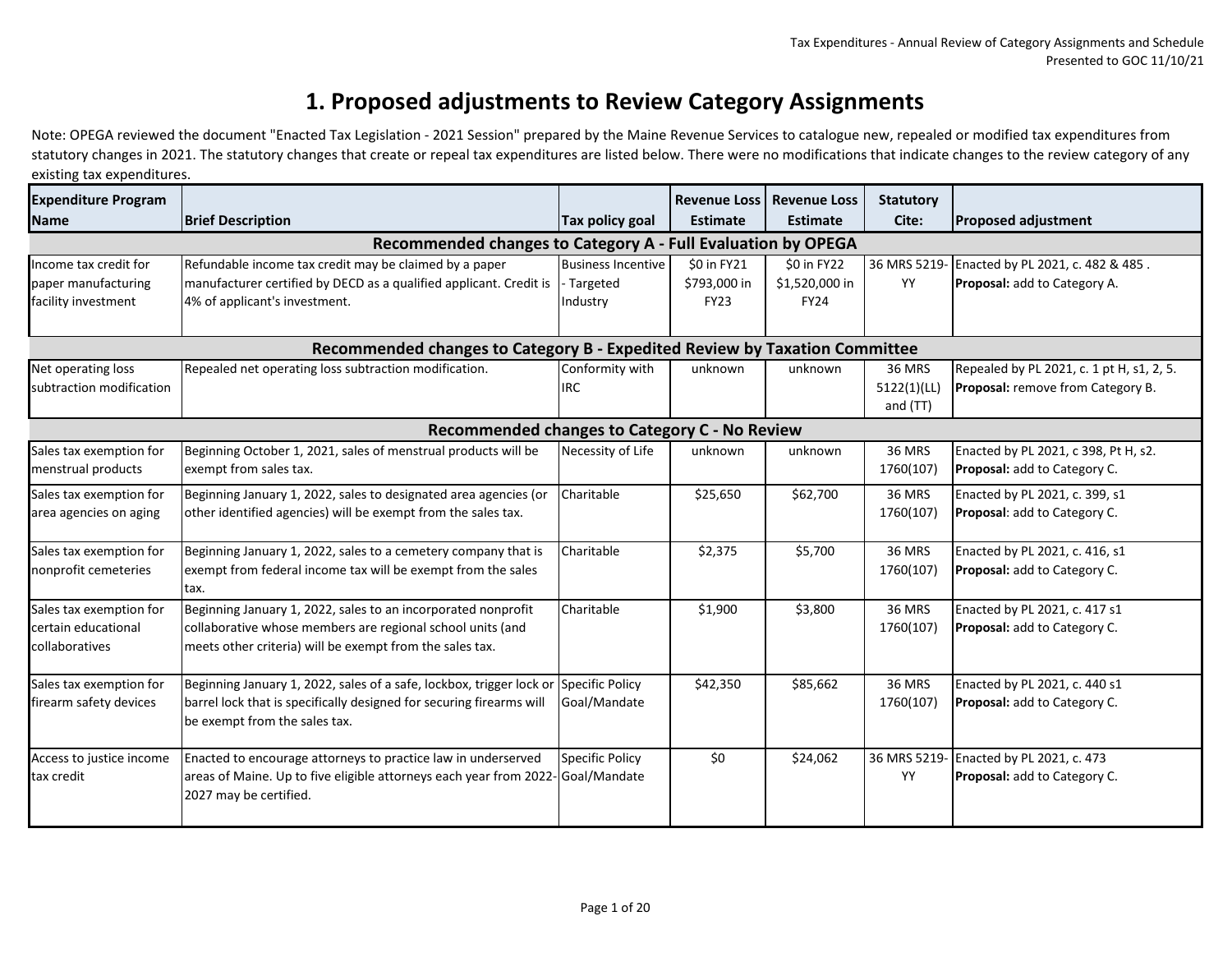|                |                                                                                                                      |                                                                                                                                                                                                                                                                                     |             |                    | <b>FY22</b>         | FY23                |                            |  |
|----------------|----------------------------------------------------------------------------------------------------------------------|-------------------------------------------------------------------------------------------------------------------------------------------------------------------------------------------------------------------------------------------------------------------------------------|-------------|--------------------|---------------------|---------------------|----------------------------|--|
|                |                                                                                                                      | <b>Brief Description</b>                                                                                                                                                                                                                                                            | <b>Tax</b>  | <b>Expenditure</b> | <b>Revenue Loss</b> | <b>Revenue Loss</b> |                            |  |
|                | ID # Expenditure Program Name                                                                                        |                                                                                                                                                                                                                                                                                     | <b>Type</b> | <b>Type</b>        | <b>Estimate</b>     | <b>Estimate</b>     | <b>Statutory Cite</b>      |  |
|                | <b>IN PROGRESS</b>                                                                                                   |                                                                                                                                                                                                                                                                                     |             |                    |                     |                     |                            |  |
| 6              | Credit for Rehabilitation of<br><b>Historic Properties</b><br>(Progress: Scheduled to Present<br>Report 11/10/21)    | Income tax credit for expenditures in rehabilitation of certified<br>historic properties, with limitations. Fiscal impact is expected to<br>increase \$1.4 million in FY17 and perhaps more in future years as a<br>result of recently enacted legislation. Tied to federal credit. | Income      | Credit             | \$8,950,000         | \$9,200,000         | 36 MRS §5219-<br><b>BB</b> |  |
| $\overline{3}$ | <b>Research Expense Tax Credit</b><br>(Progress: In fieldwork)                                                       | Tax credit for qualified research expenses associated with certain<br>technological and experimental research, with limitations. 15 year<br>carry forward.                                                                                                                          | Income      | Credit             | \$1,650,000         | \$2,180,000         | 36 MRS §5219-<br>K         |  |
|                |                                                                                                                      |                                                                                                                                                                                                                                                                                     |             |                    |                     |                     |                            |  |
|                | <b>FUTURE EVALUATIONS</b>                                                                                            |                                                                                                                                                                                                                                                                                     |             |                    |                     |                     |                            |  |
|                |                                                                                                                      | Policy group: Business Incentive - Targeted Industry                                                                                                                                                                                                                                |             |                    |                     |                     |                            |  |
| 171            | Shipbuilding Facility Credit                                                                                         | Nonrefundable income tax credit for 15 years (from tax years<br>beginning on or after January 1, 2020) for major investments in a<br>shipbuilding facility when criteria are met. Requires the credit to be<br>reviewed by 2024 by OPEGA.                                           | Income      | Deduction          | \$2,850,000         | \$2,850,000         | 36 MRS §5219-<br><b>RR</b> |  |
| 5              | Companies                                                                                                            | Tax Benefits for Media Production Tax credit (5% of nonwage production expenses, if >\$75,000) and<br>reimbursement (12% of production wages) for certified<br>productions of visual media production companies.                                                                    | Income      | Credit             | \$150,000           | \$150,000           | 36 MRS §5219-<br>Y, 6902   |  |
| 185            | Major Food Processing &<br><b>Manufacturing Facilities</b><br><b>Expansion Credit</b>                                | Refundable income tax credit for construction or expansion of a<br>qualifying food processing and manufacturing facility in Maine.<br>Credit amount is equal to 1.8% of the taxpayer's qualified<br>investment.                                                                     | Income      | Credit             | \$0                 | \$1,111,500         | 36 MRS §5219-<br><b>VV</b> |  |
| 14             | Deduction for Contributions to<br>Capital Construction Funds for<br>maintenance or replacement of<br>fishing vessels | Deduction for contributions to a capital construction fund for<br>maintenance or replacement of fishing vessels.                                                                                                                                                                    | Income      | Deduction          | \$520,000           | \$520,000           | <b>36 MRS</b><br>§5122.2.1 |  |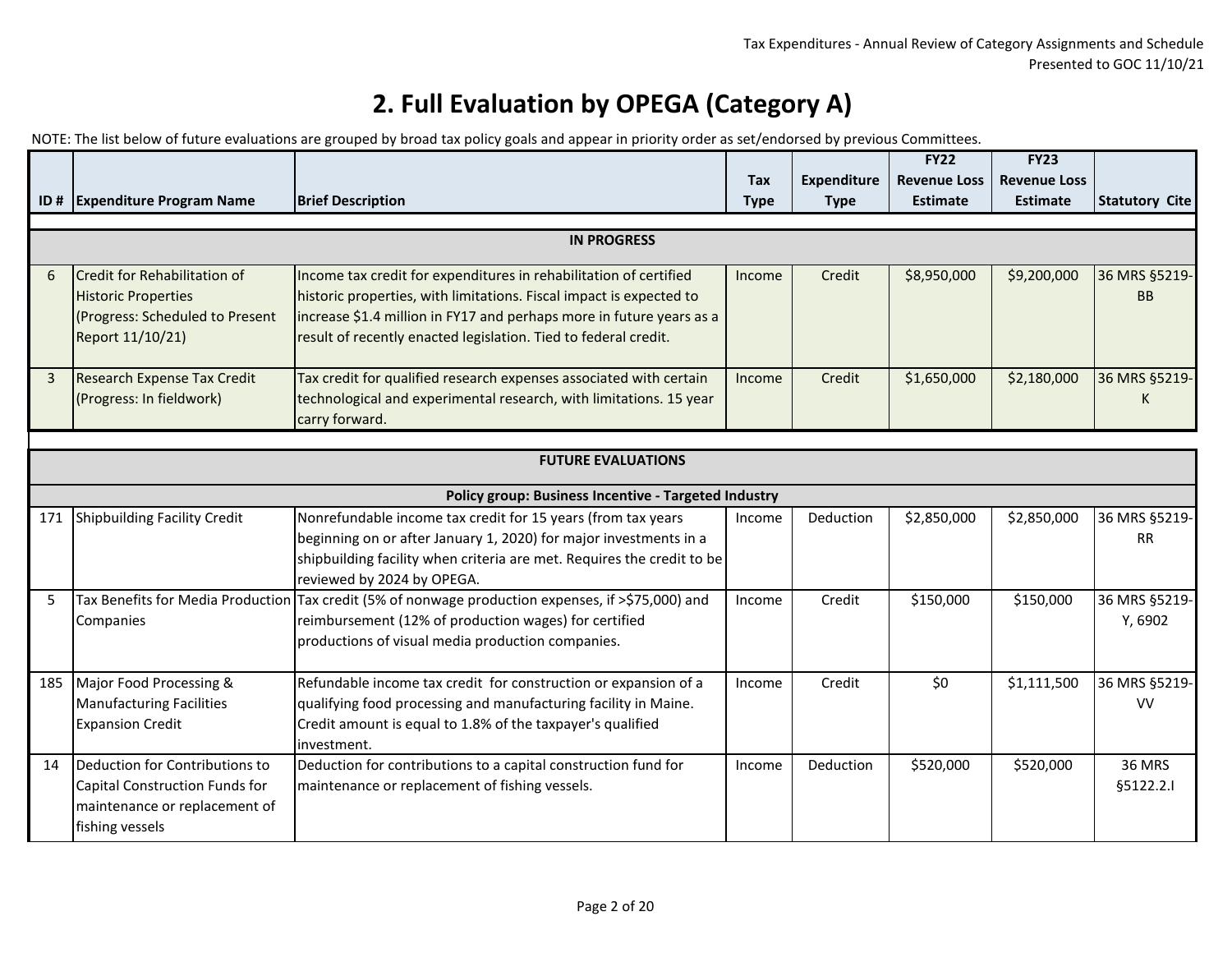|     |                                                                                                                  |                                                                                                                                                                                                                                                                                                                                                                                                                      | Tax           | <b>Expenditure</b> | <b>FY22</b><br><b>Revenue Loss</b> | <b>FY23</b><br><b>Revenue Loss</b> |                                          |
|-----|------------------------------------------------------------------------------------------------------------------|----------------------------------------------------------------------------------------------------------------------------------------------------------------------------------------------------------------------------------------------------------------------------------------------------------------------------------------------------------------------------------------------------------------------|---------------|--------------------|------------------------------------|------------------------------------|------------------------------------------|
| ID# | <b>Expenditure Program Name</b>                                                                                  | <b>Brief Description</b>                                                                                                                                                                                                                                                                                                                                                                                             | <b>Type</b>   | <b>Type</b>        | <b>Estimate</b>                    | <b>Estimate</b>                    | <b>Statutory Cite</b>                    |
| 193 | (NEW)<br>Income tax credit for paper<br>manufacturing facility<br>investment                                     | Refundable income tax credit may be claimed by a paper<br>manufacturer certified by DECD as a qualified applicant. Credit is<br>4% of applicant's investment.                                                                                                                                                                                                                                                        | <b>Income</b> | <b>Credit</b>      | \$0                                | \$793,000                          | 36 MRS 5219-<br>YY                       |
|     |                                                                                                                  | <b>Policy group: Non-business incentives (various)</b>                                                                                                                                                                                                                                                                                                                                                               |               |                    |                                    |                                    |                                          |
| 16  | Credit for Educational<br>Opportunity                                                                            | Tax credit for certain educational loan payments made by<br>participants in the Job Creation Through Educational Opportunity<br>Program and their employers; participants must be residents who<br>remain in Maine after obtaining a degree here.                                                                                                                                                                    | Income        | Credit             | \$41,500,000                       | \$47,900,000                       | 36 MRS §5217-<br>D                       |
|     | 172 Employer credit for family and<br>medical leave                                                              | Tax credit (for tax years beginning in 2018 and 2019) under the<br>income tax and insurance premium tax equal to the federal credit<br>for employer-paid family and medical leave. The credit is<br>nonrefundable.                                                                                                                                                                                                   | Income        | Credit             | \$40,000                           | \$0                                | 36 MRS §5219-<br><b>UU &amp; 2536</b>    |
| 19  | Deduction for Interest and<br>Dividends on Maine State and<br>Local Securities - Individual<br><b>Income Tax</b> | Individual income tax deduction for interest or dividends on<br>securities issued by the State and its political subdivisions.                                                                                                                                                                                                                                                                                       | Income        | Deduction          | \$45,000                           | \$40,000                           | <b>36 MRS</b><br>§5122.2.N               |
| 20  | Deduction for Interest and<br>Dividends on U.S., Maine State<br>land Local Securities                            | Corporate income tax deduction for interest or dividends on<br>securities issued by the State and its political subdivisions.                                                                                                                                                                                                                                                                                        | Income        | Deduction          | \$20,000 -<br>\$100,000            | \$20,000 -<br>\$100,000            | 36 MRS §5200-<br>A.2.A & §5200-<br>A.2.K |
| 18  | Earned Income Credit                                                                                             | Tax credit equal a percentage of the federal earned income tax<br>credit (EITC) received that year; EITC is a credit for individuals who<br>have earned income under a certain limit.<br>Note: The estimate is net of the transfer of TANF funds that<br>partially offsets the General Fund loss. Without this transfer, the<br>General Fund revenue loss would be approximately \$24.7 million in<br>FY22 and FY23. | Income        | Credit             | \$16,630,000                       | \$16,630,000                       | 36 MRS §5219-<br>S                       |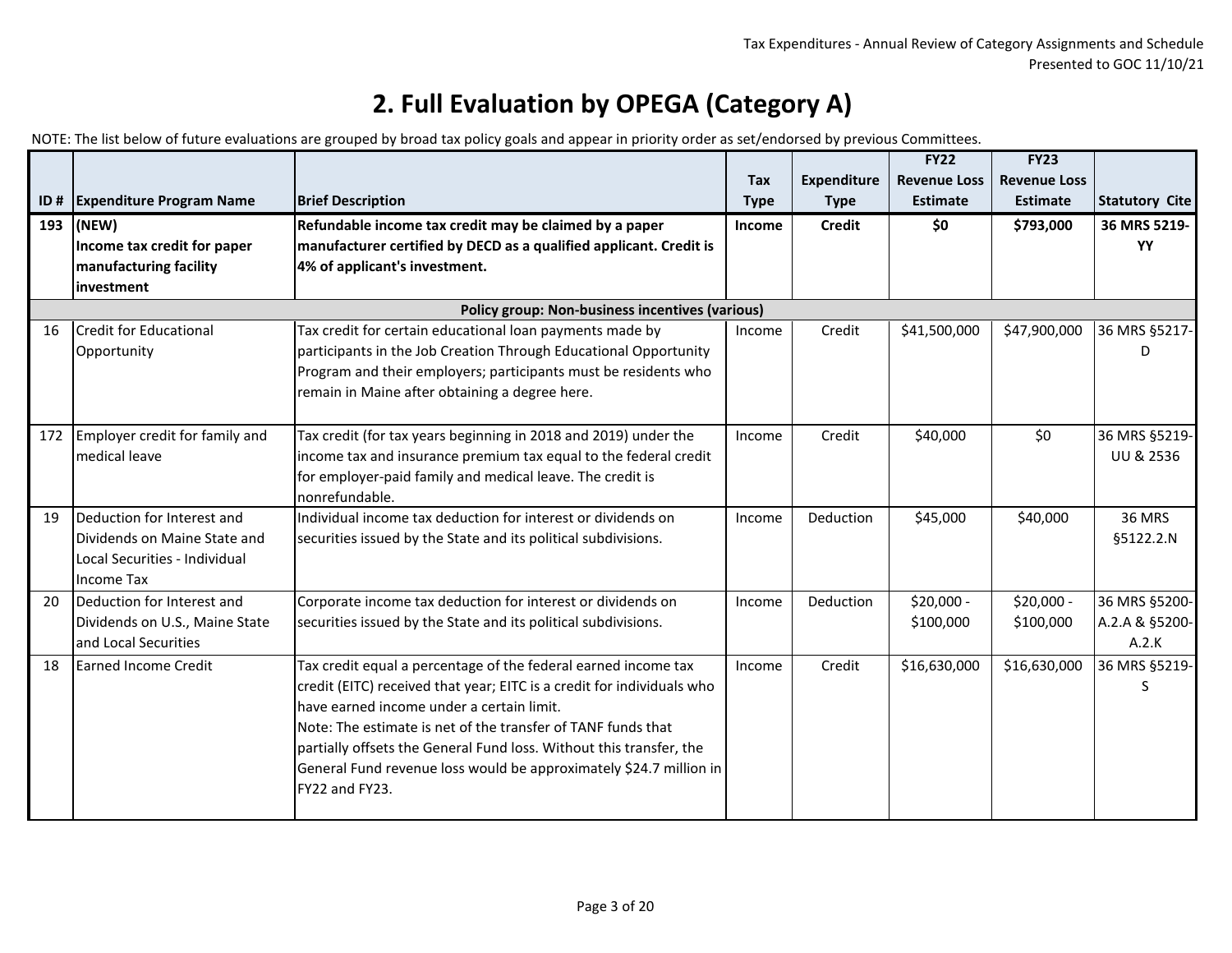|     |                                      |                                                                        |             |                    | <b>FY22</b>         | <b>FY23</b>         |                       |
|-----|--------------------------------------|------------------------------------------------------------------------|-------------|--------------------|---------------------|---------------------|-----------------------|
|     |                                      |                                                                        | <b>Tax</b>  | <b>Expenditure</b> | <b>Revenue Loss</b> | <b>Revenue Loss</b> |                       |
| ID# | <b>Expenditure Program Name</b>      | <b>Brief Description</b>                                               | <b>Type</b> | <b>Type</b>        | <b>Estimate</b>     | <b>Estimate</b>     | <b>Statutory Cite</b> |
|     |                                      | <b>Policy Group: Tax relief - individuals</b>                          |             |                    |                     |                     |                       |
| 37  | <b>Additional Standard Deduction</b> | Additional \$1,550 standard deduction if single, or \$1,250 if married | Income      | Deduction          | \$10,400,000        | \$10,900,000        | 36 MRS §5124-         |
|     | for the Blind and Elderly            | available to taxpayers who are blind beginning in tax year 2016.       |             |                    |                     |                     | А                     |
| 29  | Income Tax Credit for Child &        | Tax credit for child and dependent care expenses in the amount of      | Income      | Credit             | \$4,150,000         | \$4,150,000         | 36 MRS §5218          |
|     | Dependent Care Expense               | 25% of the federal tax credit; the credit doubles for expenses         |             |                    |                     |                     |                       |
|     |                                      | incurred for quality child care services. Max of \$500.                |             |                    |                     |                     |                       |
|     |                                      |                                                                        |             |                    |                     |                     |                       |
| 30  | Deduction for Pension Income &       | Deduction for pension benefits received under employee                 | Income      | Deduction          | \$31,200,000        | \$31,600,000        | <b>36 MRS</b>         |
|     | <b>IRA Distributions</b>             | retirement plans and taxable distributions from individual             |             |                    |                     |                     | §5122.2.M             |
|     |                                      | retirement accounts, up to \$10,000.                                   |             |                    |                     |                     |                       |
| 31  | Deduction for Social Security        | Deduction for social security benefits and railroad retirement         | Income      | Deduction          | \$110,200,000       | \$119,600,000       | <b>36 MRS</b>         |
|     | Benefits Taxable at Federal Level    | benefits.                                                              |             |                    |                     |                     | §5122.2.C             |
| 32  | <b>Property Tax Fairness Credit</b>  | Property tax credit for Maine residents based on a formula, not to     | Property    | Credit             | \$35,350,000        | \$35,350,000        | 36 MRS §5219-         |
|     |                                      | exceed \$600 for those under 65 years of age, or \$900 for those       |             |                    |                     |                     | КK                    |
|     |                                      | lover 65, with income limitations.                                     |             |                    |                     |                     |                       |
| 27  | <b>Sales Tax Fairness Credit</b>     | Tax credit to provide sales tax relief to low and middle income        | Income      | Credit             | \$23,800,000        | \$23,500,000        | 36 MRS §5213-         |
|     |                                      | families.                                                              |             |                    |                     |                     | A & §5403.5           |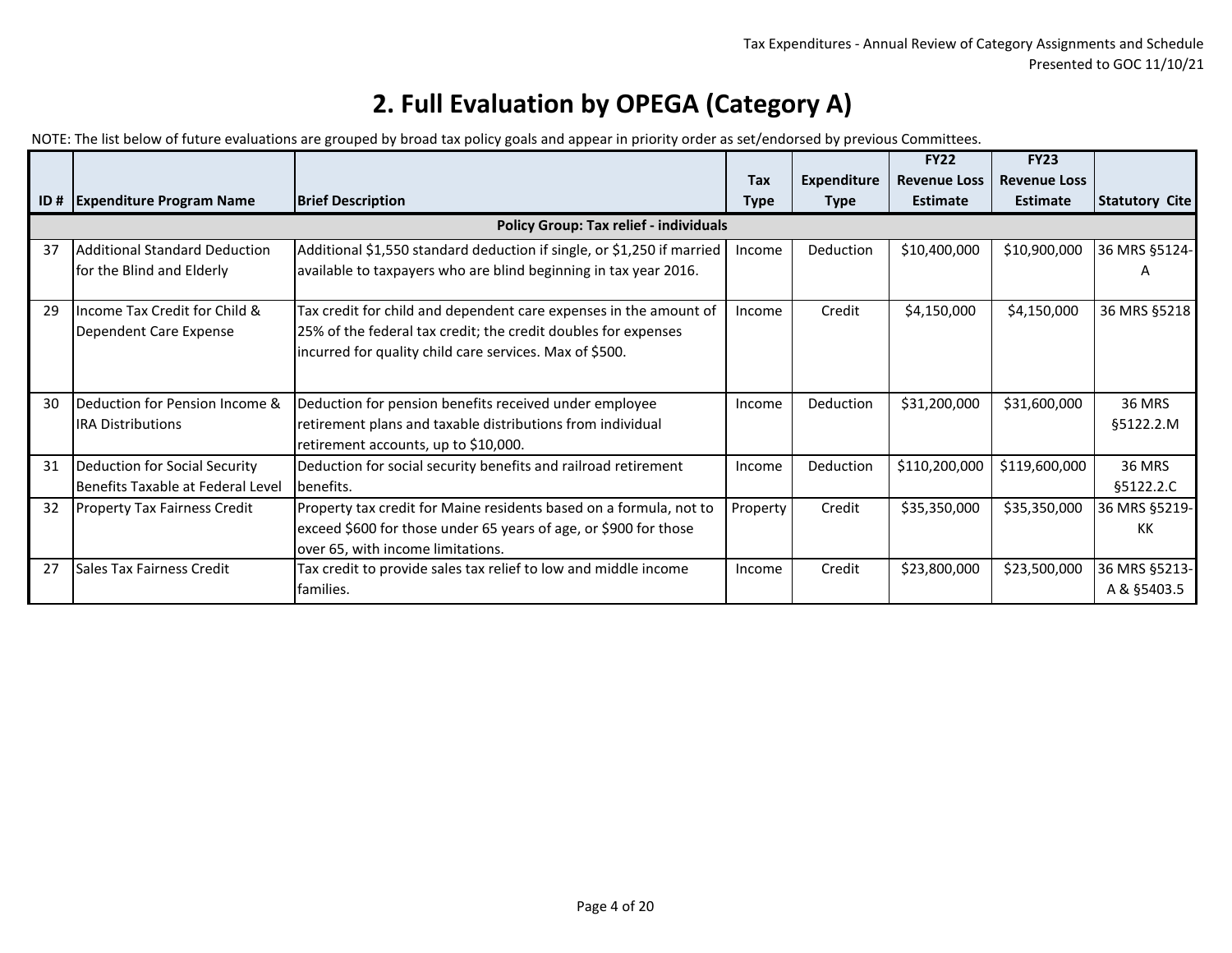|     |                                      |                                                                                                                                    |             |                    | FY22                | FY23                |                            |
|-----|--------------------------------------|------------------------------------------------------------------------------------------------------------------------------------|-------------|--------------------|---------------------|---------------------|----------------------------|
|     |                                      |                                                                                                                                    | Tax         | <b>Expenditure</b> | <b>Revenue Loss</b> | <b>Revenue Loss</b> |                            |
|     | ID # Expenditure Program Name        | <b>Brief Description</b>                                                                                                           | <b>Type</b> | <b>Type</b>        | <b>Estimate</b>     | <b>Estimate</b>     | <b>Statutory Cite</b>      |
|     |                                      | Policy Group: Tax Relief - Targeted Industry                                                                                       |             |                    |                     |                     |                            |
| 33  | <b>Railroad Track Materials</b>      | Tax exemption on sales of railroad track materials for installation                                                                | Sales &     | Exemption          | \$670,000           | \$680,000           | <b>36 MRS</b>              |
|     |                                      | on railroad lines within the State.                                                                                                | Use         |                    |                     |                     | \$1760.52                  |
| 34  | Refund of Sales Tax on Purchases     | Refund of sales tax paid on purchases of parts and supplies for use                                                                | Sales &     | Refund             | \$50,000 -          | \$50,000 -          | 36 MRS §2020               |
|     | of Parts and Supplies for            | for operation, repair or maintenance of a windjammer providing                                                                     | Use         |                    | \$249,999           | \$249,999           |                            |
|     | Windjammers                          | commercial cruises.                                                                                                                |             |                    |                     |                     |                            |
|     |                                      |                                                                                                                                    |             |                    |                     |                     |                            |
| 36  | <b>Certain Telecommunications</b>    | Tax exemption on sales of interstate and international                                                                             | Service     | Exemption          | \$1,000,000 -       | \$1,000,000 -       | <b>36 MRS</b>              |
|     | <b>Services</b>                      | telecommunications services.                                                                                                       | Provider    |                    | \$2,999,999         | \$2,999,999         | §2557.33 &                 |
|     |                                      |                                                                                                                                    |             |                    |                     |                     | 2557.34                    |
|     |                                      | <b>Policy Group: Specific Policy Goal/Mandate</b>                                                                                  |             |                    |                     |                     |                            |
| 189 | <b>Credit for Affordable Housing</b> | Taxpayer receiving a tax credit certificate from MSHA for an                                                                       | Income      | Credit             | \$8,645,000         | \$9,500,000         | 36 MRS §5219-<br><b>WW</b> |
|     |                                      | affordable housing project located in Maine, may claim a<br>refundable tax credit for that taxable year. Credit is equal to either |             |                    |                     |                     |                            |
|     |                                      |                                                                                                                                    |             |                    |                     |                     |                            |
|     |                                      | (1) the total federal low-income housing tax credit claimed under                                                                  |             |                    |                     |                     |                            |
|     |                                      | IRC section 42 using entire federal credit period for all buildings in                                                             |             |                    |                     |                     |                            |
|     |                                      | a qualified Maine project, or (2) an amount equal to the lesser of                                                                 |             |                    |                     |                     |                            |
|     |                                      | \$500,000 or 50% of the qualified basis of an affordable housing                                                                   |             |                    |                     |                     |                            |
|     |                                      | project that incurs at least \$100K includable in eligible basis in                                                                |             |                    |                     |                     |                            |
|     |                                      | construction or rehabilitation of an affordable housing project for                                                                |             |                    |                     |                     |                            |
|     |                                      | which IRC section 42 is not claimed.                                                                                               |             |                    |                     |                     |                            |
|     |                                      |                                                                                                                                    |             |                    |                     |                     |                            |
|     |                                      |                                                                                                                                    |             |                    |                     |                     |                            |
| 154 | Partial Cigarette Stamp Tax          | Allows licensed cigarette distributors to purchase cigarette stamps                                                                | Other       | Exemption          | \$1,347,621         | \$1,320,665         | 36 MRS §4366-              |
|     | <b>Exemption for Licensed</b>        | with a face value of \$2 at a discount of 1.15%. (General Fund)                                                                    |             |                    |                     |                     | A.2                        |
|     | <b>Distributors</b>                  |                                                                                                                                    |             |                    |                     |                     |                            |
| 155 | Air & Water Pollution Control        | Tax exemption on sales of certified air and water pollution control                                                                | Sales &     | Exemption          | \$500,000 -         | \$500,000 -         | <b>36 MRS</b>              |
|     | Facilities                           | facilities and parts or accessories, construction materials, and                                                                   | Use         |                    | \$1,999,998         | \$1,999,998         | §1760.29 &                 |
|     |                                      | chemicals or supplies of these facilities.                                                                                         |             |                    |                     |                     | §1760.30                   |
|     |                                      |                                                                                                                                    |             |                    |                     |                     |                            |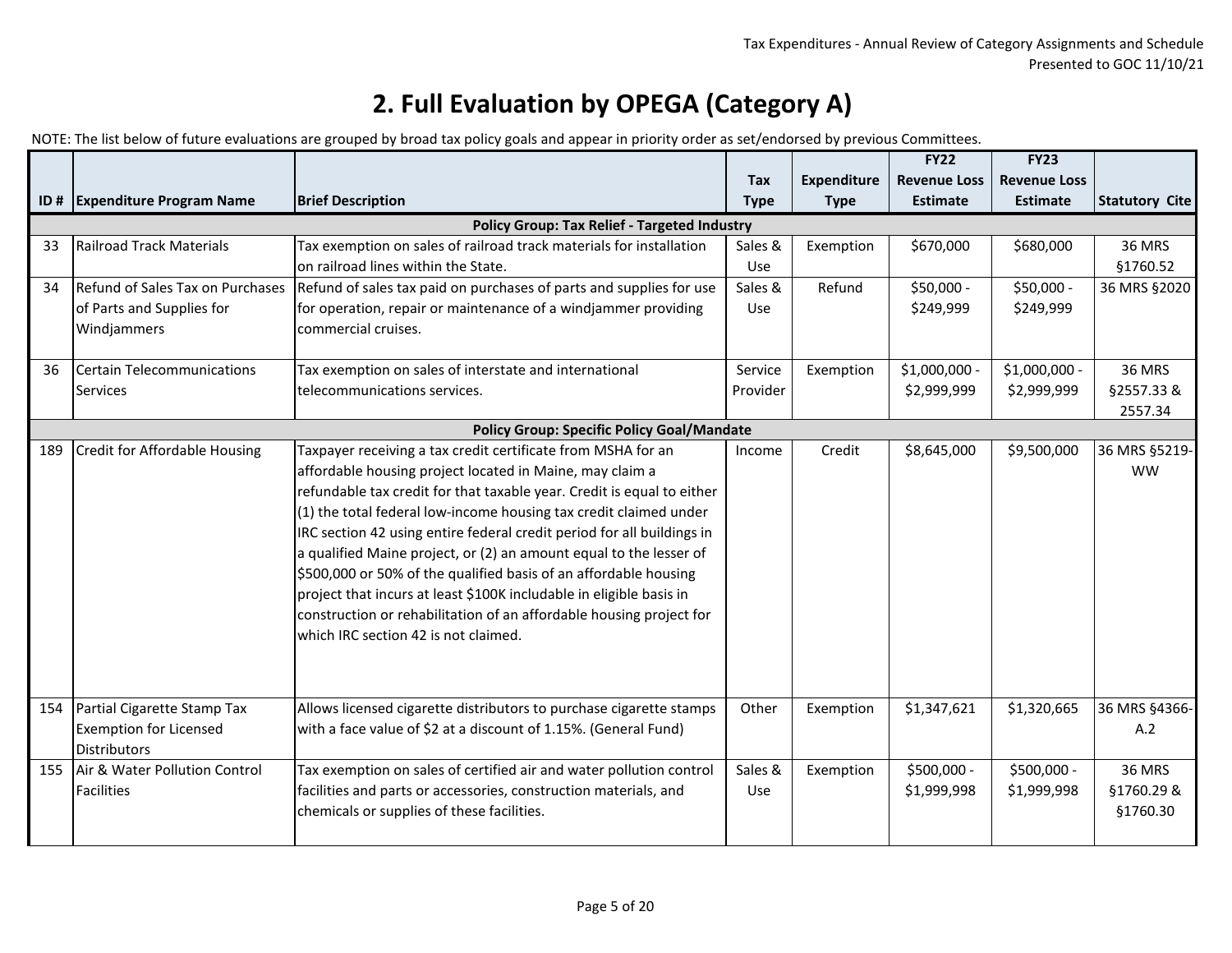NOTE: The list below of future evaluations are grouped by broad tax policy goals and appear in priority order as set/endorsed by previous Committees.

|     |                                 |                                                                |             |             | <b>FY22</b>         | <b>FY23</b>         |                       |
|-----|---------------------------------|----------------------------------------------------------------|-------------|-------------|---------------------|---------------------|-----------------------|
|     |                                 |                                                                | Tax         | Expenditure | <b>Revenue Loss</b> | <b>Revenue Loss</b> |                       |
| ID# | <b>Expenditure Program Name</b> | <b>Brief Description</b>                                       | <b>Type</b> | <b>Type</b> | <b>Estimate</b>     | <b>Estimate</b>     | <b>Statutory Cite</b> |
|     |                                 | <b>Policy Group: Administrative Burden</b>                     |             |             |                     |                     |                       |
| 165 | Sales Through Coin Operated     | Tax exemption on sales of certain products through vending     | Sales &     | Exemption   | \$1,000,000         | \$1,000,000         | <b>36 MRS</b>         |
|     | <b>Vending Machines</b>         | machines by retailers who make the majority of their sales via | <b>Use</b>  |             |                     |                     | \$1760.34             |
|     |                                 | vending machines.                                              |             |             |                     |                     |                       |
|     |                                 |                                                                |             |             |                     |                     |                       |

#### **Full Evaluations Completed**

|                                                                             | Report |
|-----------------------------------------------------------------------------|--------|
| <b>Expenditure Program Name</b>                                             | year   |
| New Markets Capital Investment Credit                                       | 2017   |
| Pine Tree Development Zones                                                 | 2017   |
| Major Business Headquarters Expansion                                       | 2017*  |
| <b>Employment Tax Increment Financing</b>                                   | 2019   |
| Reimbursement For Business Equipment Tax Exemption to Municipalities (BETE) | 2020   |
| Reimbursement for Taxes Paid on Certain Business Property (BETR)            | 2020   |
| Maine Capital Investment Credit                                             | 2020   |
| Pine Tree Development Zones                                                 | 2020*  |
| Maine Seed Capital Tax Credit                                               | 2021   |

\*Limited scope review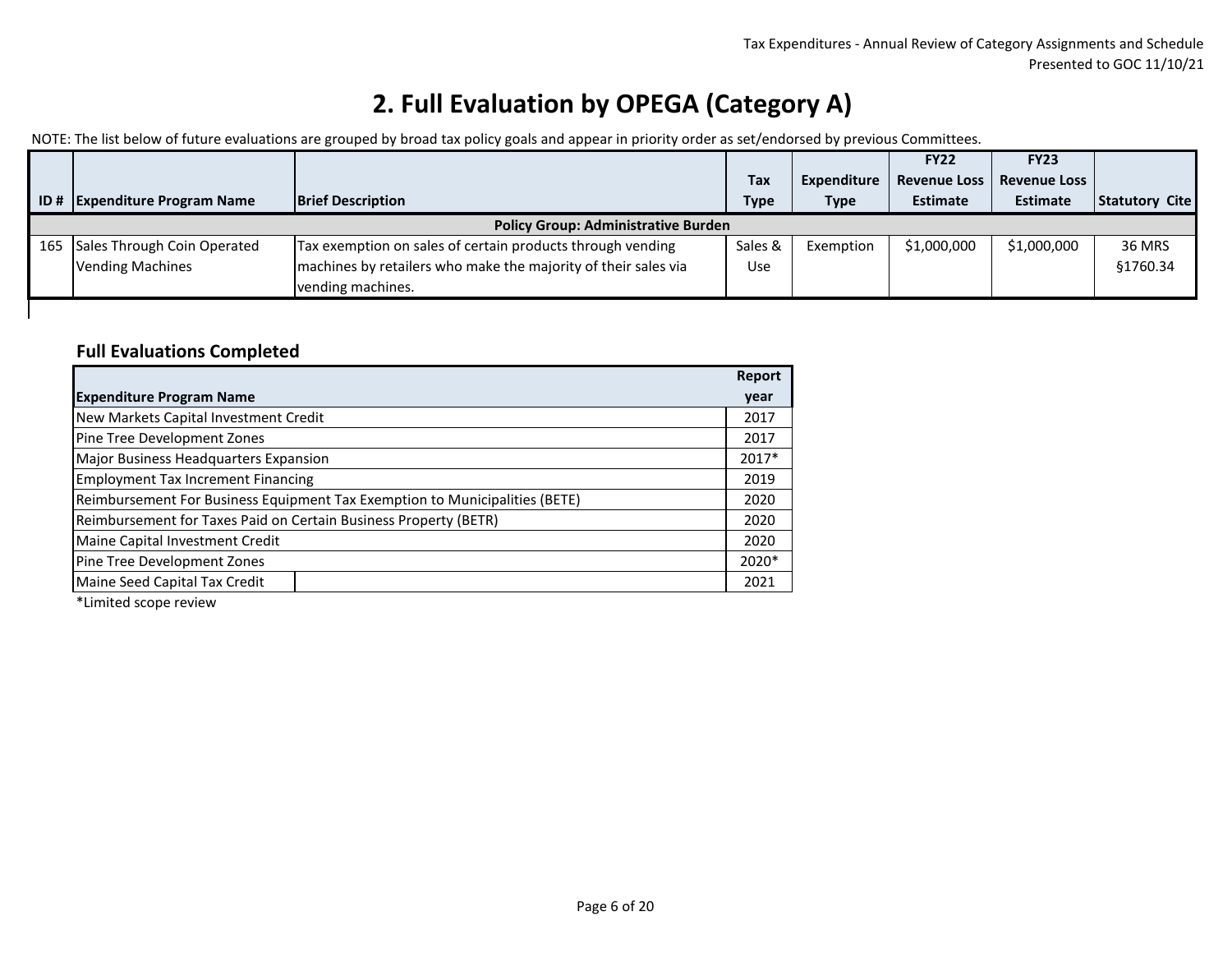|     |                |                                           |                                                                                             | Tax policy            | <b>FY22</b><br><b>Revenue Loss</b> | <b>FY23</b><br><b>Revenue Loss</b> | <b>Statutory Cite: Title</b><br>36 unless otherwise |
|-----|----------------|-------------------------------------------|---------------------------------------------------------------------------------------------|-----------------------|------------------------------------|------------------------------------|-----------------------------------------------------|
| ID# | <b>Status</b>  | <b>Expenditure Program Name</b>           | <b>Brief Description</b>                                                                    | goal/rationale        | Estimate*                          | Estimate*                          | specified                                           |
| 11  | Cycle 1 - 2021 | New Machinery for Experimental            | Tax exemption on sales of machinery and equipment for certain                               | Inputs to             | $$50,000 -$                        | \$50,000 - \$249,999               | \$1760(32)                                          |
|     |                | Research                                  | research and development activities, and for biotechnology research.                        | Tangible              | \$249,999                          |                                    |                                                     |
|     |                |                                           |                                                                                             | Products              |                                    |                                    |                                                     |
| 93  | Cycle 1 - 2021 | <b>Itemized Deductions</b>                | Maine generally conforms to itemized deductions allowed by the U.S.                         | Conformity            | \$8,100,000                        | \$8,250,000                        | §5125                                               |
|     |                |                                           | Internal Revenue Code with some exceptions.                                                 | with IRC              |                                    |                                    |                                                     |
| 94  | Cycle 1 - 2021 | Sum of All Other Conformity               | Maine generally conforms to exclusions and deduction provisions in                          | Conformity            | \$862,850,000 -                    | \$927,450,000 -                    | §5102(1-D), §5162(2)                                |
|     |                | Provisions                                | the U.S. Internal Revenue Code used to calculate federal adjusted gross with IRC            |                       | \$955,900,000                      | \$1,020,500,000                    |                                                     |
|     |                |                                           | income.                                                                                     |                       |                                    |                                    |                                                     |
| 144 | Cycle 1 - 2021 | Products Used in Agricultural and         | Tax exemption on sales of products used in aquaculture production                           | Inputs to             | \$9,120,000                        | \$9,210,000                        | §1760(7-A), §1760(7-                                |
|     |                | <b>Aquacultural Production &amp; Bait</b> | and bait, commercial agriculture production, and animal agriculture.                        | Tangible              |                                    |                                    | B), §1760(7-C)                                      |
|     |                |                                           |                                                                                             | Products              |                                    |                                    |                                                     |
| 145 | Cycle 1 - 2021 | Fuel and Electricity Used in              | Tax exemption on sales of fuel and electricity (95% of value) purchased                     | Inputs to             | \$17,100,000                       | \$18,050,000                       | $$1760(9-D)$                                        |
|     |                | Manufacturing                             | for use at a manufacturing facility.                                                        | Tangible              |                                    |                                    |                                                     |
| 146 | Cycle 1 - 2021 | Machinery & Equipment                     | Tax exemption on sales of machinery and equipment used in                                   | Inputs to             | \$33,920,000                       | \$34,590,000                       | \$1760(31)                                          |
|     |                |                                           | production of tangible personal property for consumption, or in                             | Tangible              |                                    |                                    |                                                     |
|     |                |                                           | generation of radio and television broadcast signals.                                       | Products              |                                    |                                    |                                                     |
| 147 | Cycle 1 - 2021 | Seedlings for Commercial Forestry         | Tax exemption on sales of tree seedlings used in commercial forestry.                       | Inputs to             | $$50,000 -$                        | \$50,000 - \$249,999               | \$1760(73)                                          |
|     |                | Use                                       |                                                                                             | Tangible              | \$249,999                          |                                    |                                                     |
| 148 | Cycle 1 - 2021 | Property Used in Manufacturing            | Tax exemption on sales of tangible personal property that is used in                        | Inputs to             | \$201,600,000                      | \$205,600,000                      | \$1760(74)                                          |
|     |                | Production                                | the manufacturing production of tangible personal property for later                        | Tangible              |                                    |                                    |                                                     |
|     |                |                                           | sale or lease.                                                                              | Products              |                                    |                                    |                                                     |
| 149 | Cycle 1 - 2021 | Certain Sales of Electrical Energy        | Tax exemption on sale or use of electrical energy, or water stored for                      | Inputs to             | \$250,000 -                        | \$250,000 -                        | §1760(91)                                           |
|     |                |                                           | generating electricity, to or by a wholly owned subsidiary by or to its                     | Tangible              | \$999,999                          | \$999,999                          |                                                     |
| 150 | Cycle 1 - 2021 | Refund of Sales Tax on Certain            | parent corporation.<br>Refund of sales tax paid on electricity or depreciable machinery and | Products<br>Inputs to | \$15,010,000                       | \$15,900,000                       | §2013                                               |
|     |                | Depreciable Machinery and                 | equipment purchased for use in commercial agricultural or aquaculture                       | Tangible              |                                    |                                    |                                                     |
|     |                | Equipment                                 | production, fishing, or wood harvesting, or purchases of fuel for use in                    | Products              |                                    |                                    |                                                     |
|     |                |                                           | a commercial fishing vessel.                                                                |                       |                                    |                                    |                                                     |
| 162 | Cycle 1 - 2021 | Non-Taxable Services                      | Services, other than specifically defined "Taxable Services," are not                       | Non-Taxable           | 2.13 billion                       | \$2.19 billion                     | §1752(11), §1752(17-                                |
|     |                |                                           | subject to Sales and Use Tax.                                                               | <b>Services</b>       |                                    |                                    | B)                                                  |
| 176 | Cycle 1 - 2021 | Net operating loss subtraction            | Creates a modification that reserves, for Maine tax purposes, the                           | Conformity            | no estimate in                     | no estimate in                     | §5200-A(2)(BB)                                      |
|     |                | modification                              | effects of the new federal limitation on the net operating loss                             | with IRC              | <b>MSTER</b>                       | <b>MSTER</b>                       | reallocated to §5200-                               |
|     |                |                                           | deduction.                                                                                  |                       |                                    |                                    | A(2)(GG)                                            |
| 177 | Cycle 1 - 2021 | Global intangible low-taxed               | Creates a modification in the amount of the global intangible low-taxed Conformity          |                       | no estimate in                     | no estimate in                     | §5200-A(2)(EE)                                      |
|     |                | income subtraction modification           | income deduction claiming in accordance with federal code.                                  | with IRC              | <b>MSTER</b>                       | <b>MSTER</b>                       |                                                     |
|     |                |                                           |                                                                                             |                       |                                    |                                    |                                                     |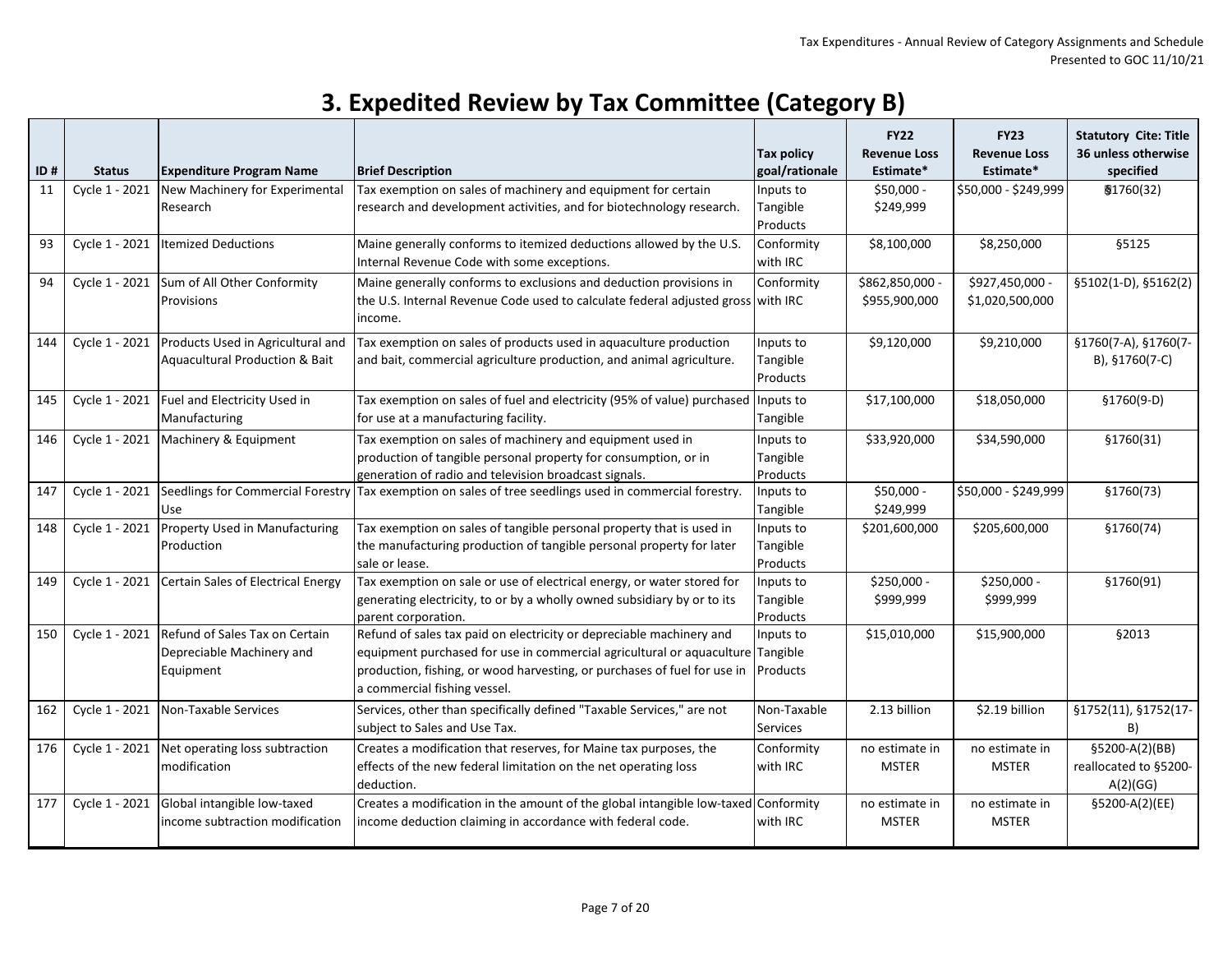| 3. Expedited Review by Tax Committee (Category B) |  |  |
|---------------------------------------------------|--|--|
|---------------------------------------------------|--|--|

|     |                                  |                                                                   |                                                                                                                          | <b>Tax policy</b>   | <b>FY22</b><br><b>Revenue Loss</b> | <b>FY23</b><br><b>Revenue Loss</b> | <b>Statutory Cite: Title</b><br>36 unless otherwise |
|-----|----------------------------------|-------------------------------------------------------------------|--------------------------------------------------------------------------------------------------------------------------|---------------------|------------------------------------|------------------------------------|-----------------------------------------------------|
| ID# | <b>Status</b>                    | <b>Expenditure Program Name</b>                                   | <b>Brief Description</b>                                                                                                 | goal/rationale      | Estimate*                          | Estimate*                          | specified                                           |
| 115 | Cycle 1 - 2016                   | <b>Grocery Staples</b>                                            | Tax exemption on sales of grocery staples, which are defined as food                                                     | Necessity of        | \$194,450,000                      | \$200,280,000                      | \$1760(3)                                           |
|     | Cycle 2 - 2022                   |                                                                   | products ordinarily consumed for human nourishment.                                                                      | Life                |                                    |                                    |                                                     |
| 116 | Cycle 1 - 2016                   | <b>Prescription Drugs</b>                                         | Tax exemption on sales of prescription medicines for humans,                                                             | Necessity of        | \$110,550,000                      | \$114,750,000                      | \$1760(5)                                           |
|     | Cycle 2 - 2022                   |                                                                   | excluding marijuana.                                                                                                     | Life                |                                    |                                    |                                                     |
| 117 | Cycle 1 - 2016                   | Prosthetic or Orthotic Devices                                    | Tax exemption on sales of devices to correct or alleviate physical                                                       | Necessity of        | \$5,126,000                        | \$5,254,000                        | $$1760(5-A)$                                        |
|     | Cycle 2 - 2022                   |                                                                   | incapacity for a particular individual, including prosthetic aids, hearing                                               | Life                |                                    |                                    |                                                     |
|     |                                  |                                                                   | aids, eyeglasses, crutches and wheelchairs.                                                                              |                     |                                    |                                    |                                                     |
| 118 | Cycle 1 - 2016                   | Meals Served to Patients in                                       | Tax exemption on sales of meals to patients of state-licensed hospitals,                                                 | Necessity of        | \$10,540,000                       | \$10,860,000                       | \$1760(6)(B)                                        |
|     | Cycle 2 - 2022                   | <b>Hospitals &amp; Nursing Homes</b>                              | nursing homes, and certain care facilities.                                                                              | Life                |                                    |                                    |                                                     |
| 119 |                                  | Cycle 1 - 2016   Fuels for Cooking & Heating                      | Tax exemption on sales of coal, oil, wood and other fuels, except gas                                                    | Necessity of        | \$40,830,000                       | \$41,650,000                       | \$1760(9)                                           |
|     | Cycle 2 - 2022                   | <b>Homes</b>                                                      | and electricity, used for cooking and heating in residential buildings.                                                  | Life                |                                    |                                    |                                                     |
| 120 | Cycle 1 - 2016                   | Certain Residential Electricity                                   | Tax exemption on sale and delivery of: A. the first 750 kWh of                                                           | Necessity of        | \$27,670,000                       | \$28,230,000                       | $$1760(9-B)$                                        |
|     | Cycle 2 - 2022                   |                                                                   | residential electricity per month; B. off-peak residential electricity used Life                                         |                     |                                    |                                    |                                                     |
|     |                                  |                                                                   | for heating via electric thermal storage.                                                                                |                     |                                    |                                    |                                                     |
| 121 |                                  |                                                                   | Cycle 1 - 2016 Gas Used for Cooking & Heating in $\vert$ Tax exemption on sales of gas for use in cooking and heating in | Necessity of        | \$11,770,000                       | \$12,000,000                       | §1760(9-C)                                          |
|     | Cycle 2 - 2022                   | Residences                                                        | residential buildings other than hotels.                                                                                 | Life                |                                    |                                    |                                                     |
| 122 |                                  | Cycle 1 - 2016 Rental Charges for Living Quarters                 | Tax exemption on rental charges for living or sleeping quarters in state-                                                | Necessity of        | $$250,000-$                        | $$250,000-$                        | \$1760(18)                                          |
|     | Cycle 2 - 2022                   | in Nursing Homes and Hospitals                                    | licensed nursing homes and hospitals.                                                                                    | Life                | \$999,999                          | \$999,999                          |                                                     |
| 123 | Cycle 1 - 2016                   | Rental Charges on Continuous                                      | Tax exemption on rental charges for residence for 28 days or more at a                                                   | Necessity of        | \$95,940,000                       | \$98,810,000                       | \$1760(20)                                          |
|     | Cycle 2 - 2022                   | Residence for More Than 28 Days                                   | hotel, rooming house, or tourist or trailer camp under certain<br>circumstances.                                         | Life                |                                    |                                    |                                                     |
| 124 | Cycle 1 - 2016                   | <b>Funeral Services</b>                                           | Tax exemption on sales of funeral services.                                                                              | Necessity of        | \$7,510,000                        | \$7,660,000                        | \$1760(24)                                          |
|     | Cycle 2 - 2022                   |                                                                   |                                                                                                                          | Life                |                                    |                                    |                                                     |
| 125 | Cycle 1 - 2016                   | Diabetic Supplies                                                 | Tax exemption on sales of equipment and supplies used in diabetes                                                        | Necessity of        | \$1,000,000 -                      | \$1,000,000 -                      | \$1760(33)                                          |
|     | Cycle 2 - 2022                   |                                                                   | diagnosis or treatment.                                                                                                  | Life                | \$2,999,999                        | \$2,999,999                        |                                                     |
| 126 | Cycle 1 - 2016                   | Water Used in Private Residences                                  | Tax exemption on sales of water used in residential buildings, other                                                     | Necessity of        | \$13,350,000                       | \$13,690,000                       | \$1760(39)                                          |
|     | Cycle 2 - 2022                   |                                                                   | than hotels.                                                                                                             | Life                |                                    |                                    |                                                     |
| 127 | Cycle 1 - 2016                   | Positive Airway Pressure                                          | Tax exemption on sale or lease of positive airway pressure equipment                                                     | Necessity of        | $$250,000-$                        | $$250,000-$                        | §1760(94)                                           |
|     | Cycle 2 - 2022                   | Equipment & Sales                                                 | and supplies for personal use.                                                                                           | Life                | \$999,999                          | \$999,999                          |                                                     |
| 96  | Cycle 1 - 2017<br>Cycle 2 - 2023 | Deduction for Active Duty Military<br>Pay Earned Outside of Maine | Deduction for military pay earned for service performed outside the<br>State.                                            | <b>Tax Fairness</b> | \$910,000                          | \$930,000                          | §5122(2)(LL)                                        |
| 98  | Cycle 1 - 2017                   | Exemptions of the Real Estate                                     | Real estate tax exemption for certain types of deeds, including deeds                                                    | <b>Tax Fairness</b> | \$20,460,000                       | \$21,220,000                       | §4641-C                                             |
|     | Cycle 2 - 2023                   | <b>Transfer Tax</b>                                               | to property transferred to or by governmental entities, and certain                                                      |                     |                                    |                                    |                                                     |
|     |                                  |                                                                   | transfers of property. (General Fund, H.O.M.E. Fund, Housing and                                                         |                     |                                    |                                    |                                                     |
|     |                                  |                                                                   | Economic Recovery Fund)                                                                                                  |                     |                                    |                                    |                                                     |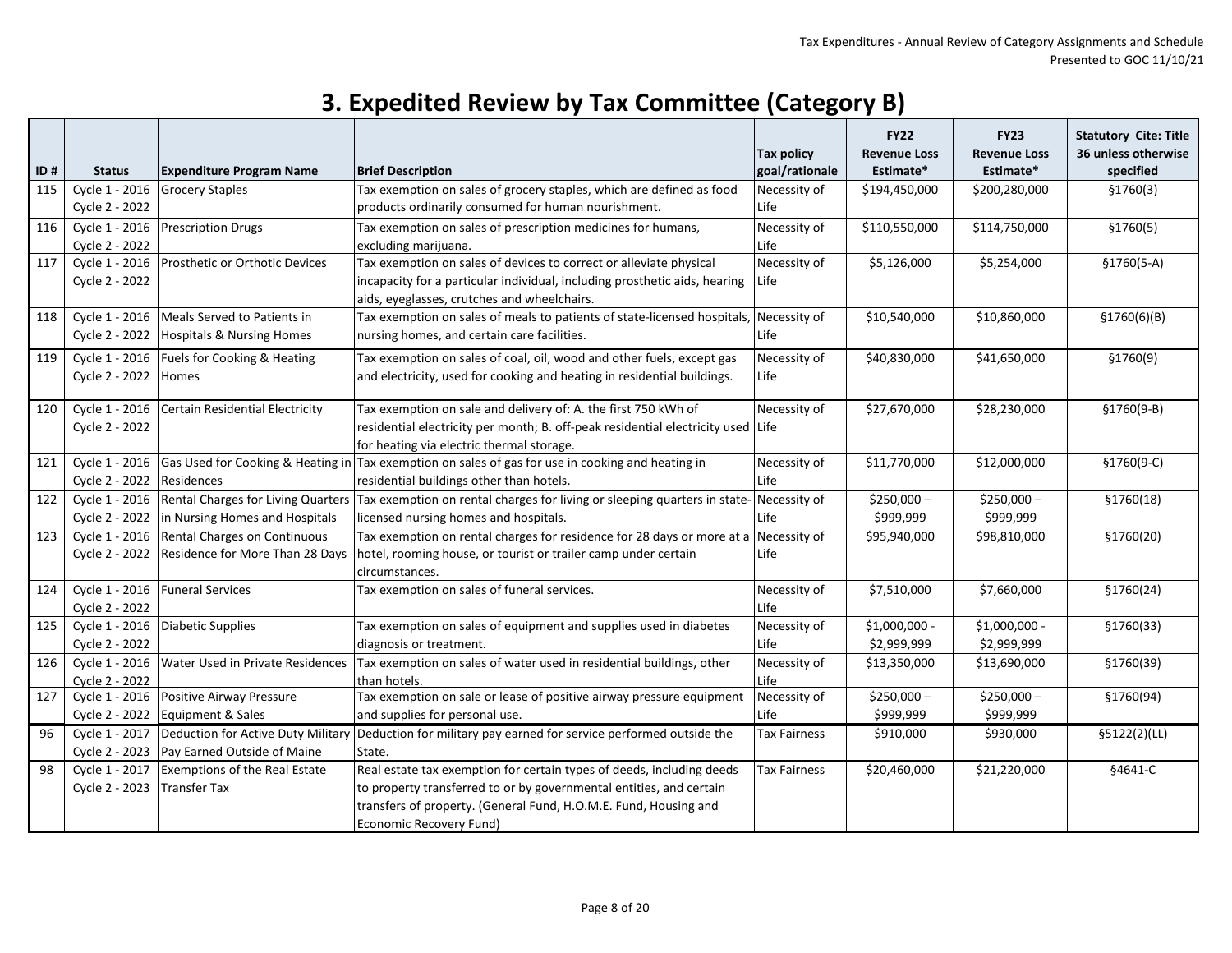| ID# | <b>Status</b>                    | <b>Expenditure Program Name</b>                                                               | <b>Brief Description</b>                                                                                                                                                                                                                                                                           | <b>Tax policy</b><br>goal/rationale | <b>FY22</b><br><b>Revenue Loss</b><br>Estimate* | <b>FY23</b><br><b>Revenue Loss</b><br>Estimate* | <b>Statutory Cite: Title</b><br>36 unless otherwise<br>specified |
|-----|----------------------------------|-----------------------------------------------------------------------------------------------|----------------------------------------------------------------------------------------------------------------------------------------------------------------------------------------------------------------------------------------------------------------------------------------------------|-------------------------------------|-------------------------------------------------|-------------------------------------------------|------------------------------------------------------------------|
| 99  | Cycle 1 - 2017<br>Cycle 2 - 2023 | Refund of the Gasoline Tax for Off<br>Highway Use and for Certain Bus<br>Companies            | -<br> -Gasoline Tax refund (except one cent per gallon) for taxes paid on<br>gasoline used in certain off-highway vehicles or in buses primarily<br>offering tax-exempt fares. This gasoline is additionally subjected to<br>Use Tax. (Highway Fund)                                               | Tax Fairness                        | \$227,000                                       | \$227,000                                       | §2908, §2909                                                     |
| 100 | Cycle 1 - 2017<br>Cycle 2 - 2023 | Refund of the Special Fuel Tax for<br>Off-Highway Use and for Certain<br><b>Bus Companies</b> | Special Fuel Tax refund (except one cent per gallon) for taxes paid on<br>gasoline used in certain off-highway vehicles or in buses primarily<br>offering tax-exempt fares. This gasoline is additionally subjected to<br>Use Tax. (Highway Fund)                                                  | Tax Fairness                        | \$2,309,000                                     | \$2,309,000                                     | §3215, §3218                                                     |
| 101 | Cycle 1 - 2017<br>Cycle 2 - 2023 | Certain Returnable Containers                                                                 | Tax exemption on sales of returnable containers when sold with<br>contents at retail, or when resold for refilling.                                                                                                                                                                                | <b>Tax Fairness</b>                 | $$1,000,000 -$<br>\$2,999,999                   | $$1,000,000 -$<br>\$2,999,999                   | \$1760(12)                                                       |
| 102 | Cycle 1 - 2017<br>Cycle 2 - 2023 | <b>Packaging Materials</b>                                                                    | Tax exemption on sales of packaging materials to businesses engaged<br>in packaging, transporting, shipping, or servicing tangible property.                                                                                                                                                       | <b>Tax Fairness</b>                 | \$30,430,000                                    | \$31,010,000                                    | $$1760(12-A)$                                                    |
| 103 | Cycle 1 - 2017<br>Cycle 2 - 2023 | <b>Certain Loaner Vehicles</b>                                                                | Tax exemption on use of a loaner vehicle provided by a new vehicle<br>dealer to a service customer pursuant to warranty.                                                                                                                                                                           | Tax Fairness                        | \$250,000 -<br>\$999,999                        | \$250,000 -<br>\$999,999                        | $$1760(21-A)$                                                    |
| 104 | Cycle 1 - 2017<br>Cycle 2 - 2023 | Mobile & Modular Homes                                                                        | Tax exemption on sales of used manufactured housing and sales of<br>new manufactured housing excluding the cost of materials, up to 50%<br>of the sale price.                                                                                                                                      | Tax Fairness                        | \$4,200,000                                     | \$4,300,000                                     | \$1760(40)                                                       |
| 105 | Cycle 1 - 2017<br>Cycle 2 - 2023 | State                                                                                         | Certain Property Purchased Out of Tax exemption on sales of certain property purchased and used out of<br>state, including automobiles, snowmobiles, ATVs, aircraft, and<br>property brought into the state for use in a declared state disaster or<br>emergency, subject to certain restrictions. | <b>Tax Fairness</b>                 | \$1,000,000 -<br>\$2,999,999                    | \$1,000,000 -<br>\$2,999,999                    | \$1760(45)                                                       |
| 106 | Cycle 1 - 2017<br>Cycle 2 - 2023 | Meals & Lodging Provided to<br>Employees                                                      | Tax exemption on meals or lodging provided to employees at the place<br>of employment when credited toward the wages of the employees.                                                                                                                                                             | <b>Tax Fairness</b>                 | \$50,000 -<br>\$249,999                         | \$50,000 - \$249,999                            | \$1760(75)                                                       |
| 107 | Cycle 1 - 2017<br>Cycle 2 - 2023 | Trade-In Credits                                                                              | Tax exemption on trade-in value for property including motor vehicles,<br>watercraft, aircraft, trailers, truck campers, and other equipment,<br>when traded toward the sale price of a similar item.                                                                                              | <b>Tax Fairness</b>                 | \$23,630,000                                    | \$24,440,000                                    | §1765                                                            |
| 108 | Cycle 1 - 2017<br>Cycle 2 - 2023 | Motor Vehicle Fuel                                                                            | Tax exemption on sales of motor fuels on which motor fuel taxes have<br>been paid.                                                                                                                                                                                                                 | <b>Tax Fairness</b>                 | \$105,500,000                                   | \$117,200,000                                   | \$1760(8)(A)                                                     |
| 175 | Cycle 1 - 2017<br>Cycle 2 - 2023 | Dependent exemption tax credit                                                                | Creates a tax credit equal to \$300 for each qualifying child and<br>dependent for whom the federal child tax credit was claimed for the<br>same taxable year. The credit is nonrefundable. Applicable to tax years<br>beginning on or after January 1, 2018.                                      | Tax Fairness                        | no estimate in<br><b>MSTER</b>                  | no estimate in<br><b>MSTER</b>                  | §5219-SS                                                         |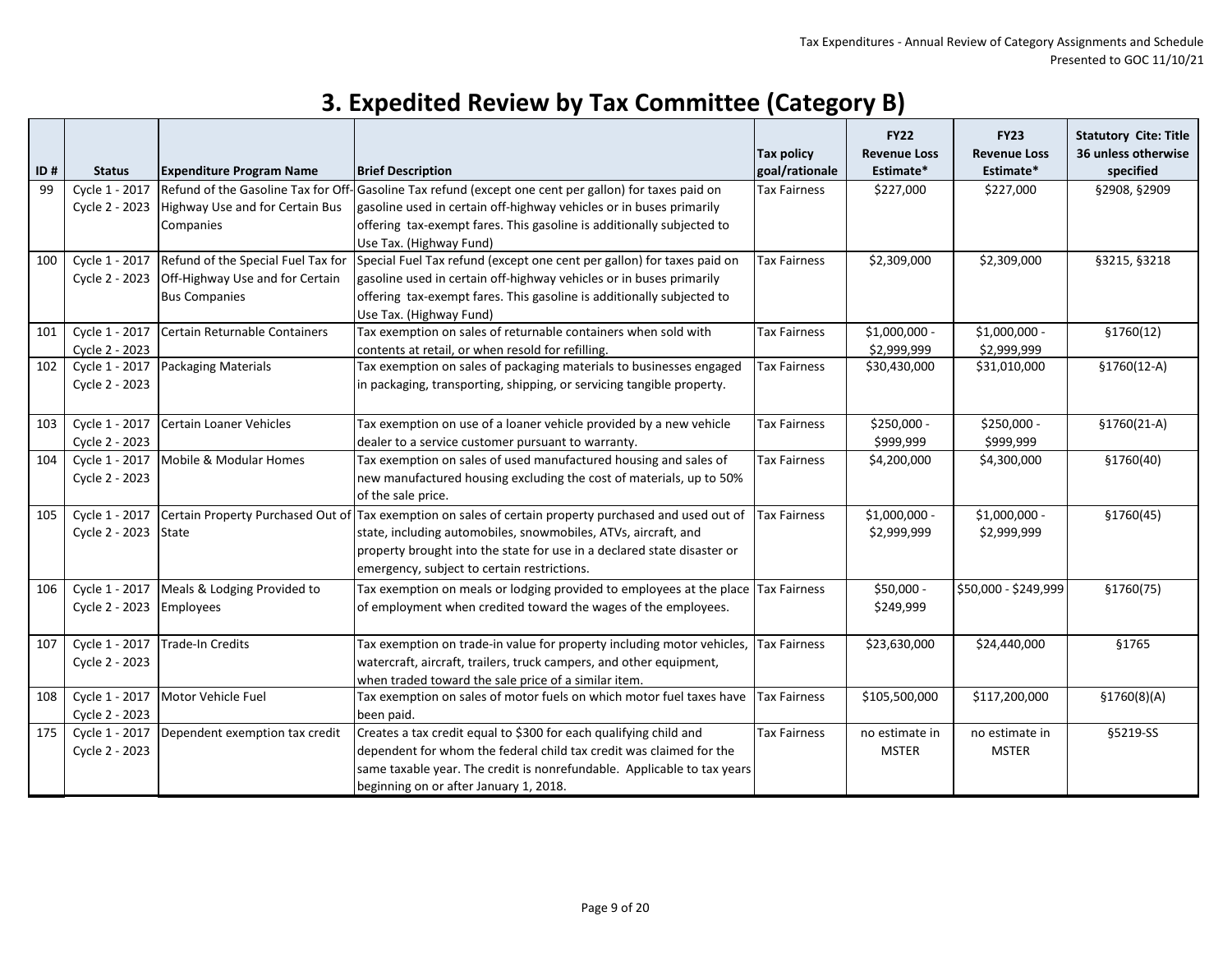| 3. Expedited Review by Tax Committee (Category B) |  |
|---------------------------------------------------|--|
|---------------------------------------------------|--|

| ID# | <b>Status</b>  | <b>Expenditure Program Name</b>        | <b>Brief Description</b>                                                                                | <b>Tax policy</b><br>goal/rationale | <b>FY22</b><br><b>Revenue Loss</b><br>Estimate* | <b>FY23</b><br><b>Revenue Loss</b><br>Estimate* | <b>Statutory Cite: Title</b><br>36 unless otherwise<br>specified |
|-----|----------------|----------------------------------------|---------------------------------------------------------------------------------------------------------|-------------------------------------|-------------------------------------------------|-------------------------------------------------|------------------------------------------------------------------|
| 41  | Cycle 1 - 2018 | Certain Veterans' Service              | Sales to an organization that provides services to veterans and their                                   | Charitable                          | \$103,000                                       | \$106,000                                       | §1760(100)                                                       |
|     | Cycle 2 - 2024 | Organizations                          | families that is chartered under 36 United States Code, Subtitle II, Part                               |                                     |                                                 |                                                 |                                                                  |
|     |                |                                        | B, and that is recognized as a veterans' service organization by the U.S.                               |                                     |                                                 |                                                 |                                                                  |
|     |                |                                        | Department of Veterans Affairs.                                                                         |                                     |                                                 |                                                 |                                                                  |
| 42  | Cycle 1 - 2018 | Construction Contracts with            | Tax exemption on sales of tangible personal property to contractors                                     | Charitable                          | $$1,250,000 -$                                  | $$1,250,000 -$                                  | §1760(61), §2557(31)                                             |
|     | Cycle 2 - 2024 | <b>Exempt Organizations</b>            | for incorporation in real property for sale to any sales tax exempt                                     |                                     | \$3,999,998                                     | \$3,999,998                                     |                                                                  |
|     |                |                                        | organization or government agency.                                                                      |                                     |                                                 |                                                 |                                                                  |
| 44  | Cycle 1 - 2018 | State and Local Government             | Gasoline Tax exemption for sales to the State or any political                                          | Charitable                          | \$838,000                                       | \$838,000                                       | \$2903(4)(C)                                                     |
|     | Cycle 2 - 2024 | <b>Exemption from the Gasoline Tax</b> | subdivision of the State. (Highway Fund)                                                                |                                     |                                                 |                                                 |                                                                  |
| 45  | Cycle 1 - 2018 | State & Local Government               | Special Fuel Tax exemption for sales to the State or any political                                      | Charitable                          | \$2,012,000                                     | \$2,012,000                                     | $$3204-A(3)$                                                     |
|     | Cycle 2 - 2024 | <b>Exemption from the Special Fuel</b> | subdivision of the State. (Highway Fund)                                                                |                                     |                                                 |                                                 |                                                                  |
|     |                | Tax                                    |                                                                                                         |                                     |                                                 |                                                 |                                                                  |
| 47  | Cycle 1 - 2018 | Certain Sales by an Auxiliary          | Tax exemption on sales of meals and related items and services by a                                     | Charitable                          | \$50,000 -                                      | \$50,000 - \$249,999                            | §1760(85)                                                        |
|     | Cycle 2 - 2024 | Organization of the American           | nonprofit auxiliary organization of the American Legion in connection                                   |                                     | \$249,999                                       |                                                 |                                                                  |
|     |                | Legion                                 | with a fundraising event, under specified conditions.                                                   |                                     |                                                 |                                                 |                                                                  |
| 48  | Cycle 1 - 2018 | Sales to the State & Political         | Tax exemption on sales to the State or federal government or to any                                     | Charitable                          | \$215,720,000 -                                 | \$223,230,000 -                                 | §1760(2), §2557(2)                                               |
|     | Cycle 2 - 2024 | Subdivisions                           | political subdivision, agency, or instrumentality of them.                                              |                                     | \$217,719,999                                   | \$225,229,999                                   |                                                                  |
| 50  | Cycle 1 - 2018 | Providing Meals for the Elderly        | Tax exemption on sales of meals to nonprofit area agencies on aging to                                  | Charitable                          | \$250,000 -                                     | \$250,000 -                                     | \$1760(6)(C)                                                     |
|     | Cycle 2 - 2024 |                                        | provide meals to the elderly.                                                                           |                                     | \$999,999                                       | \$999,999                                       |                                                                  |
| 52  | Cycle 1 - 2018 | Meals Served by a Retirement           | Tax exemption on sales of meals served by a retirement facility to its                                  | Charitable                          | \$250,000 -                                     | \$250,000 -                                     | \$1760(6)(G)                                                     |
|     | Cycle 2 - 2024 | <b>Facility to its Residents</b>       | residents under specified conditions.                                                                   |                                     | \$999,999                                       | \$999,999                                       |                                                                  |
| 68  | Cycle 1 - 2018 | Merchandise Donated from a             | Sales tax exemption on donations of merchandise by a retailer to an                                     | Charitable                          | \$50,000 -                                      | \$50,000 - \$249,999                            | §1864                                                            |
|     | Cycle 2 - 2024 | Retailer's Inventory to Exempt         | organization from retailer's inventory (including that which has been                                   |                                     | \$249,999                                       |                                                 |                                                                  |
|     |                | Organizations                          | returned to a retailer).                                                                                |                                     |                                                 |                                                 |                                                                  |
| 69  | Cycle 1 - 2018 | <b>Free Publications</b>               | Tax exemption on sales of publications purchased for distribution free                                  | Charitable                          | $$1,000,000 -$                                  | \$1,000,000 -                                   | $$1760(14-A)$                                                    |
|     | Cycle 2 - 2024 |                                        | of charge and sales of printed materials for inclusion in such                                          |                                     | \$2,999,999                                     | \$2,999,999                                     |                                                                  |
| 91  | Cycle 1 - 2018 | Certain Sales by Civic, Religious or   | publications.<br>Sales of prepared food by a civic, religious or fraternal organization at a Charitable |                                     | \$2,125,000                                     | \$2,180,000                                     | \$1760(101)                                                      |
|     | Cycle 2 - 2024 | <b>Fraternal Organizations</b>         | public or member-only event, except when alcoholic beverages are                                        |                                     |                                                 |                                                 |                                                                  |
|     |                |                                        | available for sale at the event.                                                                        |                                     |                                                 |                                                 |                                                                  |
| 156 | Cycle 1 - 2018 | Job Increment Financing Fund -         | Reimbursement to SMCC and MRRA of income tax attributed to                                              | <b>Specific Policy</b>              | \$430,000                                       | \$430,000                                       | 5 MRSA §13083 S-1                                                |
|     | Cycle 2 - 2024 | <b>Brunswick Naval Air Station</b>     | qualified employees (those receiving a designated level of wages,                                       | Goal/Mandate                        |                                                 |                                                 |                                                                  |
|     |                |                                        | health and retirement benefits) at businesses in the Brunswick Naval                                    |                                     |                                                 |                                                 |                                                                  |
|     |                |                                        | Air Station Area.                                                                                       |                                     |                                                 |                                                 |                                                                  |
|     |                |                                        |                                                                                                         |                                     |                                                 |                                                 |                                                                  |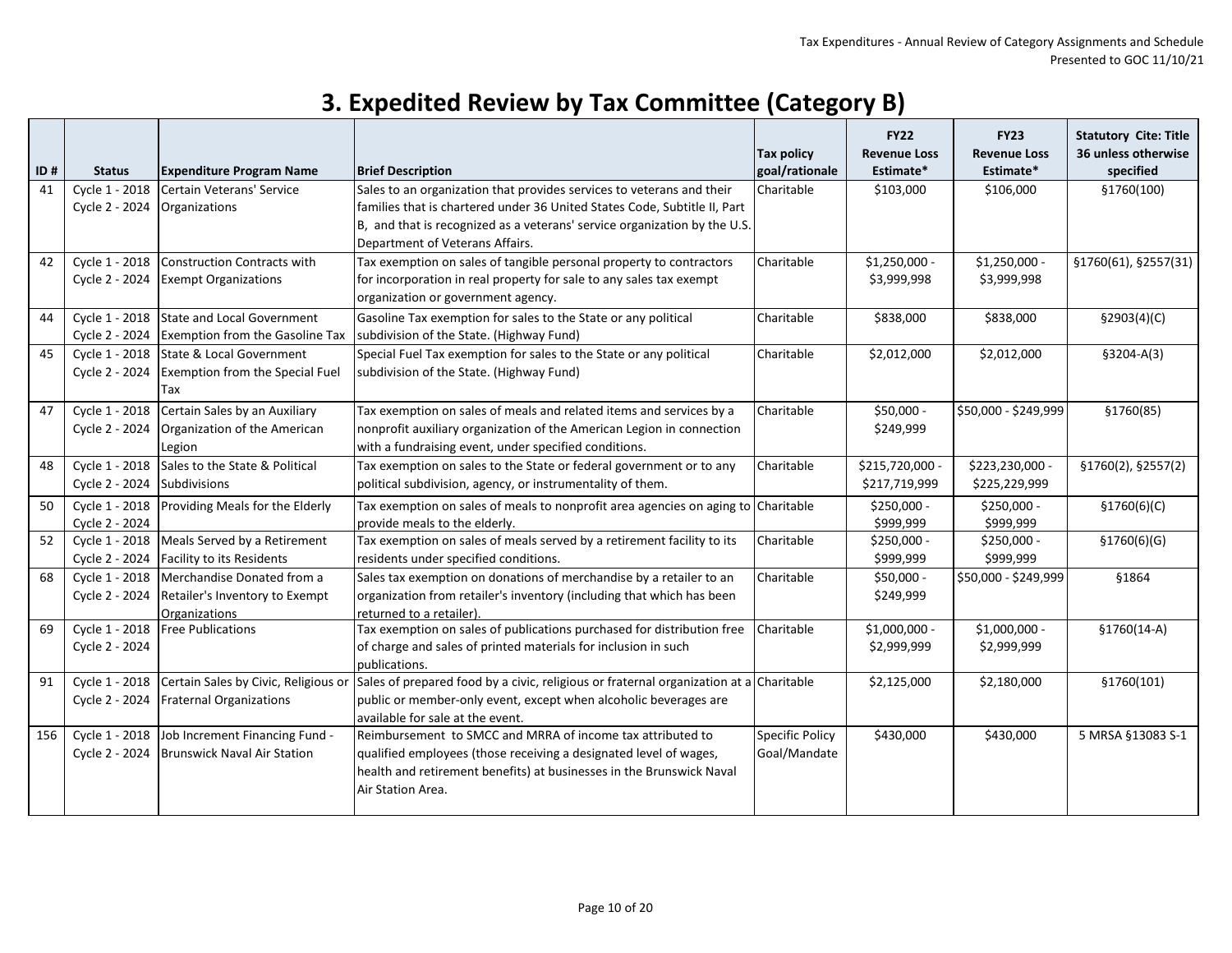| ID# | <b>Status</b>                            | <b>Expenditure Program Name</b>                                                                                                                            | <b>Brief Description</b>                                                                                                                                                                                                                                                                                                                                                                   | <b>Tax policy</b><br>goal/rationale    | <b>FY22</b><br><b>Revenue Loss</b><br>Estimate* | <b>FY23</b><br><b>Revenue Loss</b><br>Estimate* | <b>Statutory Cite: Title</b><br>36 unless otherwise<br>specified |
|-----|------------------------------------------|------------------------------------------------------------------------------------------------------------------------------------------------------------|--------------------------------------------------------------------------------------------------------------------------------------------------------------------------------------------------------------------------------------------------------------------------------------------------------------------------------------------------------------------------------------------|----------------------------------------|-------------------------------------------------|-------------------------------------------------|------------------------------------------------------------------|
| 157 | Cycle 1 - 2018<br>Cycle 2 - 2024         | Job Increment Financing Fund -<br>Loring                                                                                                                   | Reimbursement to Loring Development Authority of income tax<br>attributed to qualified employees (those receiving a designated level of<br>wages, health and retirement benefits) at businesses in the former<br>Loring Air Force Base area.                                                                                                                                               | <b>Specific Policy</b><br>Goal/Mandate | \$480,000                                       | \$480,000                                       | 5 MRSA Ch.383<br>Art. 1-C                                        |
| 193 | Cycle 1 - 2018<br>Cycle 2 - 2024         | nonprofit world-wide, charitable<br>organizations                                                                                                          | Sales tax exemption for a nonprofit community-based worldwide<br>charitable organization that, using private funding, provides financial<br>support to other nonprofit charitable organizations at the community<br>level, including, but not limited to, food banks and homeless or<br>domestic violence shelters, to improve health and education and<br>strengthen financial stability. | Charitable -<br>Other                  | \$205,500                                       | \$211,600                                       | 36 MRS §1760(103)<br>(Conflict)                                  |
| 49  | Cycle 2 - 2025 Schools                   | Cycle 1 - 2019 Meals Served by Public or Private                                                                                                           | Tax exemption on sales of meals served by schools and school<br>organizations to students and teachers.                                                                                                                                                                                                                                                                                    | Charitable                             | \$7,314,000                                     | \$7,460,000                                     | \$1760(6)(A)                                                     |
| 51  | Cycle 2 - 2025                           | Cycle 1 - 2019 Meals Served by Youth Camps<br>Licensed by DHHS                                                                                             | Tax exemption on sales of meals served by state-licensed youth camps.                                                                                                                                                                                                                                                                                                                      | Charitable                             | \$250,000 -<br>\$999,999                        | \$250,000 -<br>\$999,999                        | \$1760(6)(F)                                                     |
| 53  | Cycle 1 - 2019                           | Sales to Hospitals, Research<br>Cycle 2 - 2025 Centers, Churches and Schools                                                                               | Tax exemption on sales to schools, churches, hospitals, certain<br>nonprofit health and human service organizations, certain research<br>organizations, and educational television and radio stations.                                                                                                                                                                                     | Charitable                             | \$6,000,000 or<br>more                          | \$6,000,000 or<br>more                          | §1760(16), §2557(3)                                              |
| 54  |                                          | Cycle 1 - 2019 Sales to Certain Nonprofit<br>Cycle 2 - 2025 Residential Child Caring<br>Institutions                                                       | Tax exemption on sales to State-licensed private nonprofit residential<br>child caring institutions.                                                                                                                                                                                                                                                                                       | Charitable                             | \$50,000 -<br>\$299,998                         |                                                 | \$50,000 - \$299,998 §1760(18-A), §2557(4)                       |
| 55  | Cycle 1 - 2019<br>Cycle 2 - 2025 Schools | Rental of Living Quarters at                                                                                                                               | Tax exemption on rental charges for living quarters required for<br>attendance at a school.                                                                                                                                                                                                                                                                                                | Charitable                             | \$7,900,000                                     | \$7,900,000                                     | \$1760(19)                                                       |
| 56  | Cycle 2 - 2025                           | Cycle 1 - 2019 Sales to Ambulance Services &<br><b>Fire Departments</b>                                                                                    | Tax exemption on sales to nonprofit fire departments, ambulance<br>services, and air ambulance services.                                                                                                                                                                                                                                                                                   | Charitable                             | \$250,000 -<br>\$1,049,998                      | \$250,000 -<br>\$1,049,998                      | §1760(26), §2557(5)                                              |
| 57  | Cycle 1 - 2019<br>Cycle 2 - 2025         | Sales to community mental health<br>facilities, community adult<br>developmental services facilities<br>and community substance use<br>disorder facilities | Tax exemption on sales to community mental health, adult<br>developmental services and substance abuse services facilities.                                                                                                                                                                                                                                                                | Charitable                             | \$50,000 -<br>\$299,998                         | \$50,000 - \$299,998                            | §1760(28), §2557(6)                                              |
| 58  | Cycle 2 - 2025 Museums                   | Cycle 1 - 2019 Sales to Historical Societies &                                                                                                             | Tax exemption on sales to certain nonprofit memorial foundations,<br>historical societies, and museums.                                                                                                                                                                                                                                                                                    | Charitable                             | \$50,000 -<br>\$299,998                         | \$50,000 - \$299,998                            | §1760(42), §2557(8)                                              |
| 59  | Cycle 1 - 2019<br>Cycle 2 - 2025         | Sales to Child Care Facilities                                                                                                                             | Tax exemption on sales to licensed nonprofit nursery schools and day<br>care centers.                                                                                                                                                                                                                                                                                                      | Charitable                             | \$50,000 -<br>\$299,998                         | \$50,000 - \$299,998                            | §1760(43), §2557(9)                                              |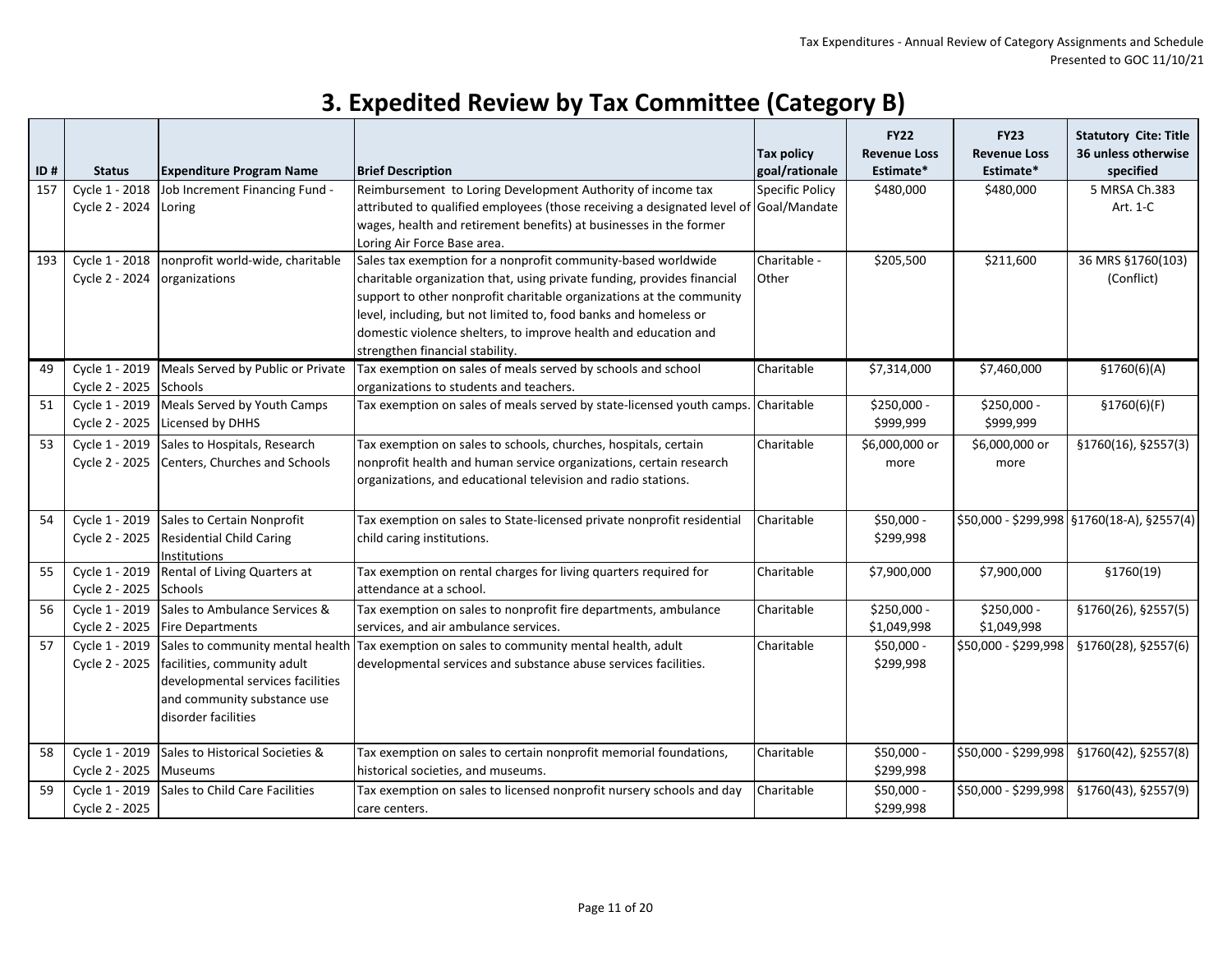| ID# | <b>Status</b>                    | <b>Expenditure Program Name</b>                                                                 | <b>Brief Description</b>                                                                                                                                                                                                                                                   | <b>Tax policy</b><br>goal/rationale  | <b>FY22</b><br><b>Revenue Loss</b><br>Estimate* | <b>FY23</b><br><b>Revenue Loss</b><br>Estimate* | <b>Statutory Cite: Title</b><br>36 unless otherwise<br>specified |
|-----|----------------------------------|-------------------------------------------------------------------------------------------------|----------------------------------------------------------------------------------------------------------------------------------------------------------------------------------------------------------------------------------------------------------------------------|--------------------------------------|-------------------------------------------------|-------------------------------------------------|------------------------------------------------------------------|
| 60  | Cycle 1 - 2019<br>Cycle 2 - 2025 | Sales to Emergency Shelters &<br><b>Feeding Organizations</b>                                   | Tax exemption on sales to nonprofit organizations providing free<br>temporary emergency shelter or food to underprivileged individuals.                                                                                                                                    | Charitable                           | \$50,000 -<br>\$299,998                         | \$50,000 - \$299,998                            | §1760(47-A),<br>\$2557(12)                                       |
| 61  | Cycle 2 - 2025                   | Cycle 1 - 2019 Sales to Comm. Action Agencies;<br>Child Abuse Councils; Child<br>Advocacy Orgs. | Sales to nonprofit child abuse and neglect prevention councils, certain<br>child advocacy organizations and community action agencies.                                                                                                                                     | Charitable                           | \$300,000 -<br>\$1,249,998                      | \$300,000 -<br>\$1,249,998                      | §1760(49), §2557(13)                                             |
| 62  | Cycle 2 - 2025                   | Cycle 1 - 2019 Sales to any Nonprofit Free<br>Libraries                                         | Tax exemption on sales to nonprofit government-funded free public<br>lending libraries, and sales by the library or a nonprofit established to<br>support the library.                                                                                                     | Charitable                           | \$50,000 -<br>\$299,998                         |                                                 | \$50,000 - \$299,998   \$1760(50), \$2557(14)                    |
| 63  | Cycle 1 - 2019<br>Cycle 2 - 2025 | Sales to Nonprofit Youth Athletic<br>& Scouting Organizations                                   | Tax exemption on sales to nonprofit youth organizations whose<br>primary purpose is to provide athletic instruction, and nonprofit<br>scouting organizations.                                                                                                              | Charitable                           | \$300,000 -<br>\$1,249,998                      | \$300,000 -<br>\$1,249,998                      | §1760(56), §2557(18)                                             |
| 64  | Cycle 2 - 2025                   | Cycle 1 - 2019 Sales by Schools & School-<br>Sponsored Organizations                            | Tax exemption on sales by schools and school organizations, provided<br>that sales benefit the school, organization, or a charitable purpose.                                                                                                                              | Charitable                           | \$250,000 -<br>\$999,999                        | \$250,000 -<br>\$999,999                        | \$1760(64)                                                       |
| 65  | Cycle 1 - 2019<br>Cycle 2 - 2025 | Sales to Nonprofit Home<br>Construction Organizations                                           | Tax exemption on sales to nonprofit organizations that construct low-<br>cost housing for low-income people.                                                                                                                                                               | Charitable                           | \$50,000 -<br>\$249,998                         |                                                 | \$50,000 - \$298,998   \$1760(67), \$2557(23)                    |
| 66  | Cycle 1 - 2019<br>Cycle 2 - 2025 | Sales to Nonprofit Housing<br><b>Development Organizations</b>                                  | Tax exemption on sales to nonprofit organizations whose primary<br>purpose is developing housing for low-income people.                                                                                                                                                    | Charitable                           | $$50,000 -$<br>\$249,998                        |                                                 | \$50,000 - \$298,998   \$1760(72), \$2557(27)                    |
| 90  | Cycle 1 - 2019<br>Cycle 2 - 2025 | Adaptive Equipment for Vehicles<br>of Persons with Disabilities                                 | Tax exemption on sales of adaptive equipment used to make a motor<br>vehicle operable or accessible by a person with a disability.                                                                                                                                         | Charitable                           | \$83,000                                        | \$86,000                                        | §1760(95)                                                        |
| 191 | Cycle 1 - 2019<br>Cycle 2 - 2025 | Non-profit youth camps                                                                          | Sales tax exemption for purchases by nonprofit youth camps as<br>defined in Title 22, section 2491, subsection 16 that are licensed by the Youth<br>Department of Health and Human Services and receive an exemption<br>from property tax under section 652, subsection 1. | Charitable -                         | \$76,000                                        | \$77,900                                        | 36 MRS §1760(103)<br>(Conflict)                                  |
| 128 | Cycle 1 - 2020<br>Cycle 2 - 2026 | Gasoline Exported from the State                                                                | Gasoline Tax exemption for sales wholly for export from the State.<br>(Highway Fund)                                                                                                                                                                                       | Interstate or<br>Foreign<br>Commerce | \$45,627,000                                    | \$46,659,000                                    | \$2903(4)(A)                                                     |
| 129 | Cycle 1 - 2020<br>Cycle 2 - 2026 | Special Fuel Exported from the<br>State                                                         | Special Fuel Tax exemption for sales of distillates and low energy fuel<br>to be exported from the State by a licensed supplier. (Highway Fund)                                                                                                                            | Interstate or<br>Foreign<br>Commerce | \$8,678,000                                     | \$8,808,000                                     | $$3204-A(5)$                                                     |
| 130 | Cycle 1 - 2020<br>Cycle 2 - 2026 | Excise Tax Exemption on Jet or<br>Turbo Jet Fuel - International<br>Flights                     | Gasoline Tax exemption for gasoline used to propel jet engine aircraft<br>on international flights. (State Transit, Aviation and Rail Fund)                                                                                                                                | Interstate or<br>Foreign<br>Commerce | \$139,000                                       | \$142,000                                       | \$2903(4)(D)                                                     |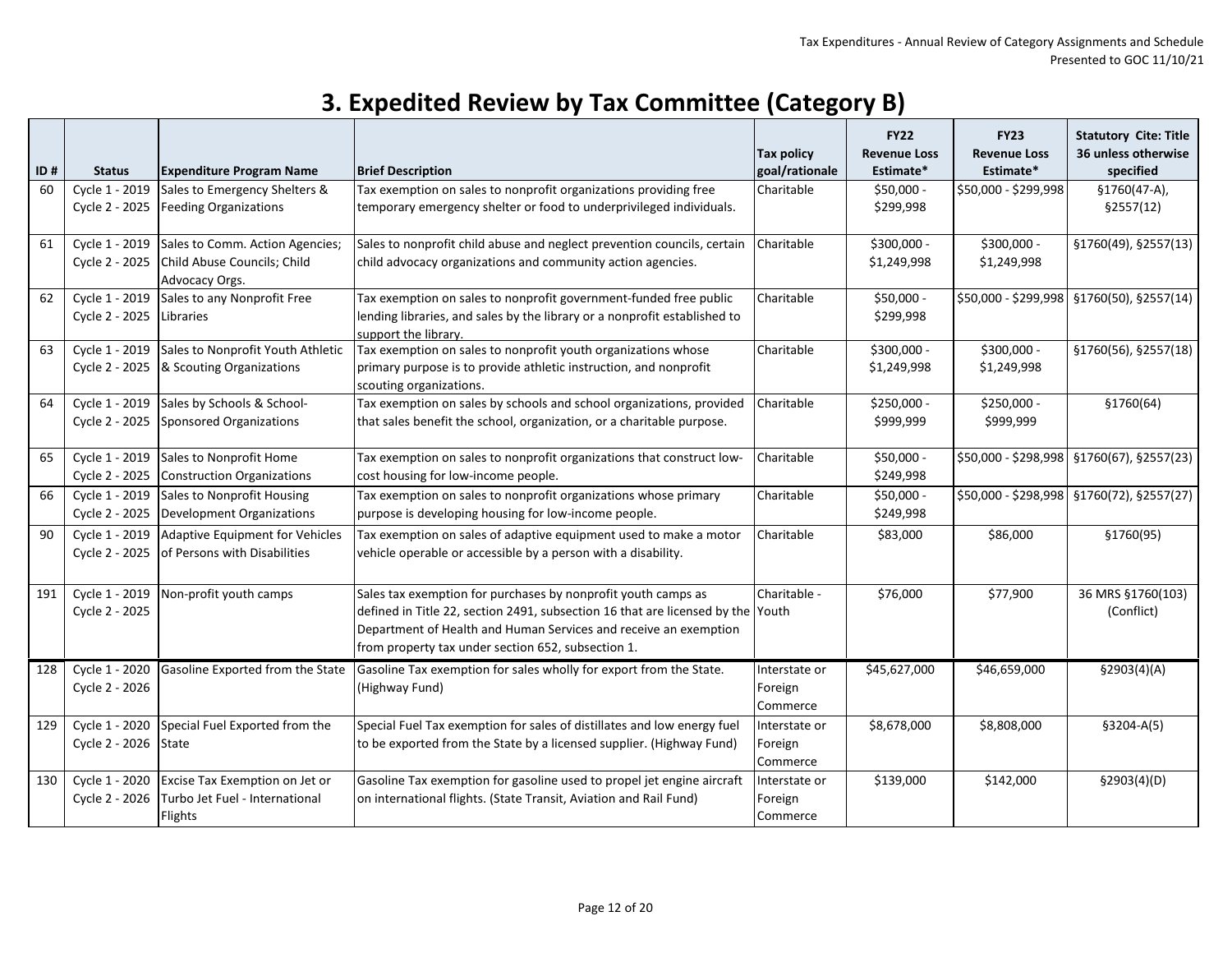| ID# | <b>Status</b>                    | <b>Expenditure Program Name</b>                                                     | <b>Brief Description</b>                                                                                                                                                                                | <b>Tax policy</b><br>goal/rationale  | <b>FY22</b><br><b>Revenue Loss</b><br>Estimate* | <b>FY23</b><br><b>Revenue Loss</b><br>Estimate* | <b>Statutory Cite: Title</b><br>36 unless otherwise<br>specified |
|-----|----------------------------------|-------------------------------------------------------------------------------------|---------------------------------------------------------------------------------------------------------------------------------------------------------------------------------------------------------|--------------------------------------|-------------------------------------------------|-------------------------------------------------|------------------------------------------------------------------|
| 131 | Cycle 1 - 2020<br>Cycle 2 - 2026 | Ships' Stores                                                                       | Tax exemption on sales of supplies and bunkering oil to ships engaged<br>in interstate or foreign commerce.                                                                                             | Interstate or<br>Foreign<br>Commerce | $$250,000 -$<br>\$999,999                       | \$250,000 -<br>\$999,999                        | \$1760(4)                                                        |
| 132 | Cycle 1 - 2020<br>Cycle 2 - 2026 | Certain Jet Fuel                                                                    | Tax exemption on sales of fuel to propel jet engine aircraft.                                                                                                                                           | Interstate or<br>Foreign<br>Commerce | \$3,640,000                                     | \$3,680,000                                     | \$1760(8)(B)                                                     |
| 133 | Cycle 1 - 2020<br>Cycle 2 - 2026 | Certain Vehicles Purchased or<br>Leased by Nonresidents                             | Tax exemption on sale or lease of motor vehicles, semitrailers, aircraft, Interstate or<br>and camper trailers to nonresidents, if the vehicle is intended to be<br>removed from the State immediately. | Foreign<br>Commerce                  | \$250,000 -<br>\$999,999                        | \$250,000 -<br>\$999,999                        | §1760(23-C)                                                      |
| 134 | Cycle 1 - 2020<br>Cycle 2 - 2026 | Certain Vehicles Purchased or<br>Leased by Qualifying Resident<br><b>Businesses</b> | Tax exemption on sale or lease of certain motor vehicles to a business<br>if the vehicle is intended to be removed from the State immediately<br>and for use exclusively in out of state business.      | Interstate or<br>Foreign<br>Commerce | \$1,000,000                                     | \$1,000,000                                     | $$1760(23-D)$                                                    |
| 135 | Cycle 1 - 2020<br>Cycle 2 - 2026 | Watercraft Purchased by<br><b>Nonresidents</b>                                      | Tax exemption on sales to or use by a nonresident of watercraft or<br>materials used in watercraft, subject to certain restrictions.                                                                    | Interstate or<br>Foreign<br>Commerce | \$250,000 -<br>\$999,999                        | \$250,000 -<br>\$999,999                        | \$1760(25)                                                       |
| 136 | Cycle 1 - 2020<br>Cycle 2 - 2026 | <b>Sales of Property Delivered</b><br><b>Outside this State</b>                     | Tax exemption on sales of tangible personal property delivered outside   Interstate or<br>lthe State for use outside the State.                                                                         | Foreign<br>Commerce                  | \$6,000,000 or<br>more                          | \$6,000,000 or<br>more                          | \$1760(82)                                                       |
| 137 | Cycle 1 - 2020<br>Cycle 2 - 2026 | Sales of Certain Printed Materials                                                  | Tax exemption on sales of printed advertising or promotional materials Interstate or<br>transported outside the State for use outside the State.                                                        | Foreign<br>Commerce                  | \$250,000 -<br>\$999,999                        | \$250,000 -<br>\$999,999                        | \$1760(83)                                                       |
| 138 | Cycle 1 - 2020<br>Cycle 2 - 2026 | Sales of Certain Aircraft                                                           | Tax exemption on sales or leases of aircraft that weight over 6,000<br>pounds, are propelled by turbine engine, or are in use by certain<br>Federal Aviation Administration (FAA) classified operators. | Interstate or<br>Foreign<br>Commerce | $$50,000 -$<br>\$249,999                        | \$50,000 - \$249,999                            | §1760(88)                                                        |
| 139 | Cycle 1 - 2020<br>Cycle 2 - 2026 | Sale, Use or Lease of Aircraft and<br>Sales of Repair and Replacement<br>Parts      | Tax exemption on sales, use or leases of aircraft and sales of aircraft<br>repair and replacement parts from July 1, 2011 to June 30, 2021.                                                             | Interstate or<br>Foreign<br>Commerce | \$250,000 -<br>\$999,999                        | \$250,000 -<br>\$999,999                        | §1760(88-A)                                                      |
| 173 | Cycle 1 - 2020<br>Cycle 2 - 2026 | Property Used in Interstate<br>Commerce                                             | Tax exemption on sales of a vehicle, railroad car, aircraft or watercraft<br>used in interstate or foreign commerce, subject to certain restrictions.                                                   | Interstate or<br>Foreign<br>Commerce | $$1,000,000$ -<br>\$2,999,999                   | $$1,000,000 -$<br>\$2,999,999                   | §1760(41) (Rep),<br>§1760(41A) (Enact)                           |

*Sources: FY22 & 23 Revenue Loss estimates: Maine State Tax Expenditures Report 2022-2023. All other information: OPEGA analysis of Maine Revenue Services information and Maine Revised Statutes.*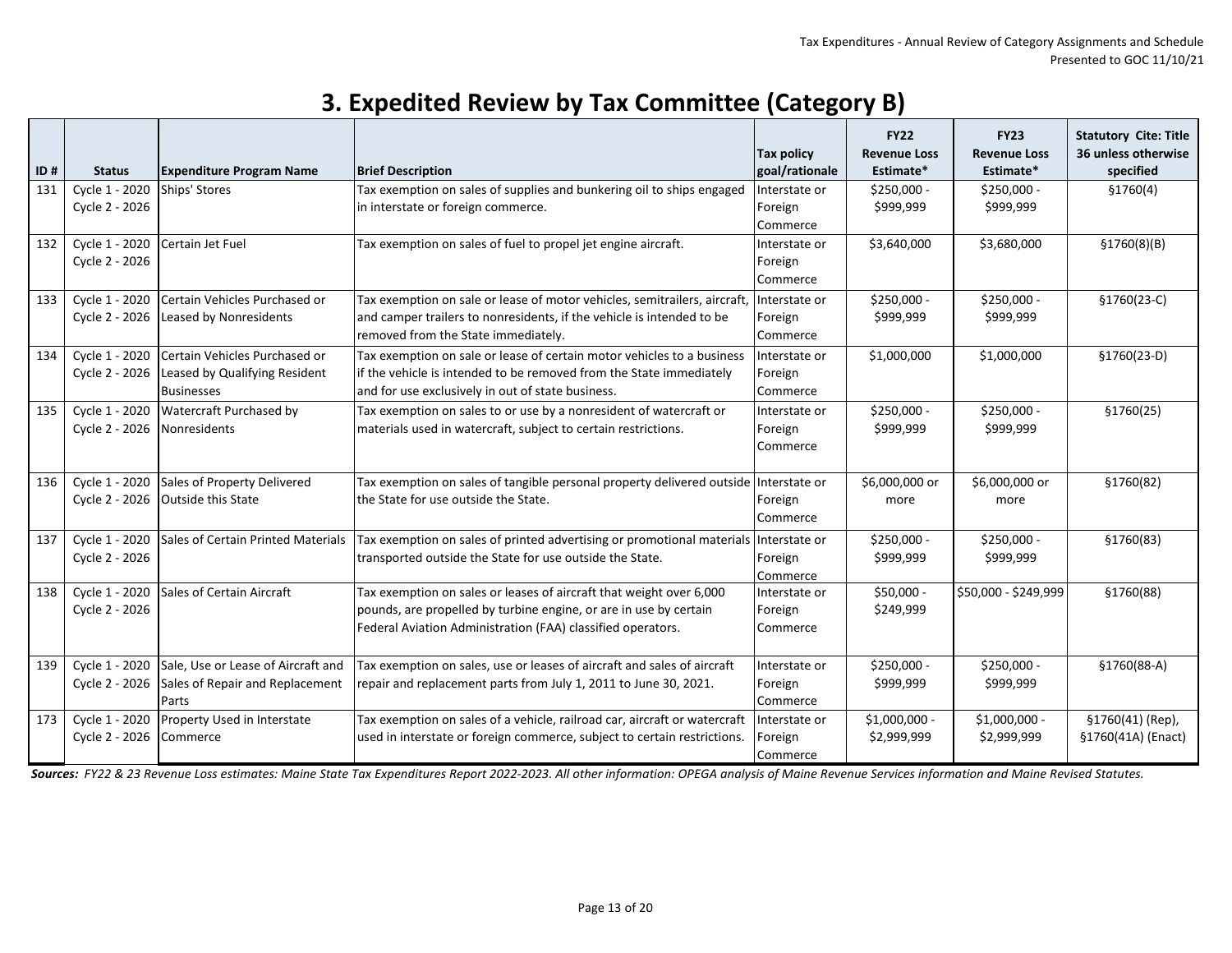|     |                                          |                                                                                          |                   | <b>FY22</b>         | <b>FY23</b>         | <b>Statutory Cite: Title 36</b> |
|-----|------------------------------------------|------------------------------------------------------------------------------------------|-------------------|---------------------|---------------------|---------------------------------|
|     |                                          |                                                                                          | <b>Tax policy</b> | <b>Revenue Loss</b> | <b>Revenue Loss</b> | unless otherwise                |
| ID# | <b>Expenditure Program Name</b>          | <b>Brief Description</b>                                                                 | goal/Rationale    | Estimate*           | Estimate*           | specified                       |
| 12  | <b>Business Purchases of automobiles</b> | The sale, to a person engaged in the business of renting automobiles, of Business        |                   | \$0                 | \$0                 | \$1752(11)(B)(3)                |
|     | for the purpose of rentals for less      | automobiles, integral parts of automobiles or accessories to                             | Incentive -       |                     |                     |                                 |
|     | than one year.                           | automobiles, for rental or for use in an automobile rented for a period                  | Equipment         |                     |                     |                                 |
|     |                                          | of less than one year. For the purposes of this subparagraph,                            | Investment        |                     |                     |                                 |
|     |                                          | "automobile" includes a pickup truck or van with a gross vehicle weight                  |                   |                     |                     |                                 |
|     |                                          | of less than 26,000 pounds. (This is an exemption by defining it as "not a               |                   |                     |                     |                                 |
|     |                                          | retail sale".)                                                                           |                   |                     |                     |                                 |
|     |                                          |                                                                                          |                   |                     |                     |                                 |
| 15  | Credit for Disability Income             | Tax credit to employers for employees enrolled in disability income                      | Non-Business      | $$0 - $50,000$      | $$0 - $50,000$      | §5219-00                        |
|     | Protection Plans in the Workplace        | protection plans on or after January 1, 2017.                                            | Incentive         |                     |                     |                                 |
| 17  | <b>Credit for Wellness Programs</b>      | Tax credit to employers with 20 or fewer employees for expenditures                      | Non-Business      | \$12,000            | \$12,000            | §5219-FF                        |
|     |                                          | on wellness programs up to \$2,000.                                                      | Incentive -       |                     |                     |                                 |
|     |                                          |                                                                                          | Health & Safety   |                     |                     |                                 |
| 21  | Dental Care Access Credit                | Tax credit (not to exceed \$12,000 or \$15,000) for a limited number of                  | Non-Business      | \$111,000           | \$166,000           | 5219-DD                         |
|     |                                          | licensed dentists (five or six) per year who agree to practice in                        | Incentive         |                     |                     |                                 |
|     |                                          | underserved areas of the State for at least 5 years and are certified                    |                   |                     |                     |                                 |
|     |                                          | eligible by the State's Oral Health Program; credit ends in 2020, with                   |                   |                     |                     |                                 |
|     |                                          | certification ending in 2015.                                                            |                   |                     |                     |                                 |
| 22  | <b>Innovation Finance Credit</b>         | Refundable tax credit available to the Maine Public Employees                            | Non-Business      | \$0 - \$4,000,000*  | \$0 - \$4,000,000*  | 5219-EE                         |
|     |                                          | Retirement System for capital losses sustained in the Innovation Finance Incentive       |                   |                     |                     |                                 |
|     |                                          | Program administered by the Finance Authority of Maine, which                            |                   |                     |                     |                                 |
|     |                                          | encourages investment in venture capital funds for innovative Maine                      |                   |                     |                     |                                 |
|     |                                          | businesses. Ends in 2029. Per FAME, this has never been utilized.                        |                   |                     |                     |                                 |
|     |                                          |                                                                                          |                   |                     |                     |                                 |
| 23  | Deduction for Affordable Housing         | Deduction for income resulting from sale of certified multifamily                        | Non-Business      | \$0 - \$50,000      | $$0 - $50,000$      | 5122.2.Z                        |
|     |                                          | affordable housing properties. Per MaineHousing, this has been used                      | Incentive         |                     |                     |                                 |
|     |                                          | only three times since its enactment.                                                    |                   |                     |                     |                                 |
| 24  | <b>Primary Care Access Credit</b>        | Tax credit for outstanding student loans available to a limited number of Non-Business   |                   | \$256,000           | \$319,000           | 5219-LL (relocated from         |
|     |                                          | primary care medical professionals who agree to practice in                              | Incentive         |                     |                     | 5219-KK)                        |
|     |                                          | underserved areas of the state for at least 5 years, with limitations.                   |                   |                     |                     |                                 |
| 26  | Credit for Modifications to Make         | Tax credit to individuals for a portion of the cost incurred in modifying a Tax Relief - |                   | \$6,000             | \$6,000             | 5219-PP                         |
|     | Homes Accessible                         | home to make it accessible for a person with a disability or physical                    | Individuals       |                     |                     |                                 |
|     |                                          | hardship. Effective for tax years beginning on or after January 1, 2017.                 |                   |                     |                     |                                 |
|     |                                          |                                                                                          |                   |                     |                     |                                 |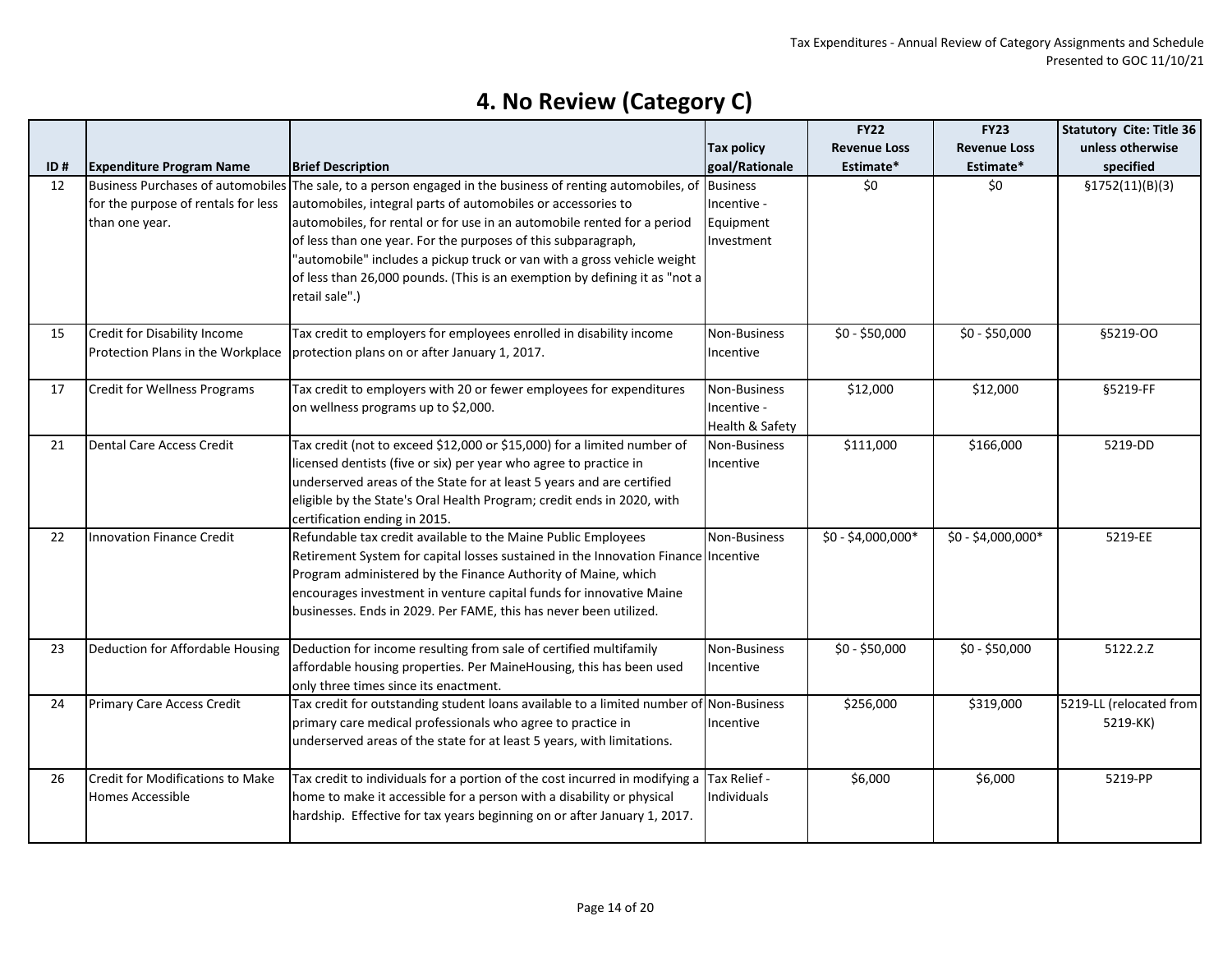| unless otherwise<br><b>Tax policy</b><br><b>Revenue Loss</b><br><b>Revenue Loss</b><br><b>Brief Description</b><br>goal/Rationale<br>Estimate*<br>Estimate*<br>specified<br>ID#<br><b>Expenditure Program Name</b><br>Tax credit to individuals for a portion of adult dependent care expenses<br>Adult Dependent Care Credit<br>Tax Relief -<br>5218-A<br>28<br>\$24,000<br>\$24,000<br>Individuals<br>paid including expenses for adult day care, hospice services or respite<br>care.<br>Deduction for settlement payments received by Holocaust victims.<br>Deduction for Holocaust Victim<br>$$0 - $10,000$<br>$$0 - $10,000$<br>5122.2.0<br>38<br><b>Tax Relief</b><br><b>Settlement Payments</b><br>39<br>Certain Veterans' Support<br>Sales tax and service provider tax exemption to incorporated nonprofit<br>Charitable<br>\$22,000 - \$71,999<br>\$22,000 - \$71,999<br>1760.98 & 2557.37<br>organizations providing direct supportive services to veterans with<br>Organizations<br>service-related post-traumatic stress disorder or traumatic brain injury.<br>Charitable<br>\$0 - \$99,998<br>\$0 - \$99,998<br>40<br>Nonprofit Library Collaboratives<br>Sales tax and service provider tax exemption for nonprofit<br>1760.99 & 2557.38 |  |  | <b>FY22</b> | <b>FY23</b> | <b>Statutory Cite: Title 36</b> |
|-----------------------------------------------------------------------------------------------------------------------------------------------------------------------------------------------------------------------------------------------------------------------------------------------------------------------------------------------------------------------------------------------------------------------------------------------------------------------------------------------------------------------------------------------------------------------------------------------------------------------------------------------------------------------------------------------------------------------------------------------------------------------------------------------------------------------------------------------------------------------------------------------------------------------------------------------------------------------------------------------------------------------------------------------------------------------------------------------------------------------------------------------------------------------------------------------------------------------------------------------------------|--|--|-------------|-------------|---------------------------------|
|                                                                                                                                                                                                                                                                                                                                                                                                                                                                                                                                                                                                                                                                                                                                                                                                                                                                                                                                                                                                                                                                                                                                                                                                                                                           |  |  |             |             |                                 |
|                                                                                                                                                                                                                                                                                                                                                                                                                                                                                                                                                                                                                                                                                                                                                                                                                                                                                                                                                                                                                                                                                                                                                                                                                                                           |  |  |             |             |                                 |
|                                                                                                                                                                                                                                                                                                                                                                                                                                                                                                                                                                                                                                                                                                                                                                                                                                                                                                                                                                                                                                                                                                                                                                                                                                                           |  |  |             |             |                                 |
|                                                                                                                                                                                                                                                                                                                                                                                                                                                                                                                                                                                                                                                                                                                                                                                                                                                                                                                                                                                                                                                                                                                                                                                                                                                           |  |  |             |             |                                 |
|                                                                                                                                                                                                                                                                                                                                                                                                                                                                                                                                                                                                                                                                                                                                                                                                                                                                                                                                                                                                                                                                                                                                                                                                                                                           |  |  |             |             |                                 |
|                                                                                                                                                                                                                                                                                                                                                                                                                                                                                                                                                                                                                                                                                                                                                                                                                                                                                                                                                                                                                                                                                                                                                                                                                                                           |  |  |             |             |                                 |
|                                                                                                                                                                                                                                                                                                                                                                                                                                                                                                                                                                                                                                                                                                                                                                                                                                                                                                                                                                                                                                                                                                                                                                                                                                                           |  |  |             |             |                                 |
|                                                                                                                                                                                                                                                                                                                                                                                                                                                                                                                                                                                                                                                                                                                                                                                                                                                                                                                                                                                                                                                                                                                                                                                                                                                           |  |  |             |             |                                 |
|                                                                                                                                                                                                                                                                                                                                                                                                                                                                                                                                                                                                                                                                                                                                                                                                                                                                                                                                                                                                                                                                                                                                                                                                                                                           |  |  |             |             |                                 |
|                                                                                                                                                                                                                                                                                                                                                                                                                                                                                                                                                                                                                                                                                                                                                                                                                                                                                                                                                                                                                                                                                                                                                                                                                                                           |  |  |             |             |                                 |
|                                                                                                                                                                                                                                                                                                                                                                                                                                                                                                                                                                                                                                                                                                                                                                                                                                                                                                                                                                                                                                                                                                                                                                                                                                                           |  |  |             |             |                                 |
|                                                                                                                                                                                                                                                                                                                                                                                                                                                                                                                                                                                                                                                                                                                                                                                                                                                                                                                                                                                                                                                                                                                                                                                                                                                           |  |  |             |             |                                 |
| collaboratives of academic, public, school and special libraries.                                                                                                                                                                                                                                                                                                                                                                                                                                                                                                                                                                                                                                                                                                                                                                                                                                                                                                                                                                                                                                                                                                                                                                                         |  |  |             |             |                                 |
| Sales of Certain Qualified<br>Tax exemption on sales of snowmobile trail grooming equipment to<br>Charitable<br>\$12,500<br>\$13,500<br>1760.90<br>43                                                                                                                                                                                                                                                                                                                                                                                                                                                                                                                                                                                                                                                                                                                                                                                                                                                                                                                                                                                                                                                                                                     |  |  |             |             |                                 |
| Snowmobile Trail Grooming<br>incorporated snowmobile clubs.                                                                                                                                                                                                                                                                                                                                                                                                                                                                                                                                                                                                                                                                                                                                                                                                                                                                                                                                                                                                                                                                                                                                                                                               |  |  |             |             |                                 |
| Equipment<br>Meals for Residents of Certain                                                                                                                                                                                                                                                                                                                                                                                                                                                                                                                                                                                                                                                                                                                                                                                                                                                                                                                                                                                                                                                                                                                                                                                                               |  |  |             |             |                                 |
| Tax exemption on sales of meals to residents of nonprofit church-<br>\$0 - \$49,999<br>1760.6.D<br>Charitable<br>\$0 - \$49,999<br>46                                                                                                                                                                                                                                                                                                                                                                                                                                                                                                                                                                                                                                                                                                                                                                                                                                                                                                                                                                                                                                                                                                                     |  |  |             |             |                                 |
| affiliated congregate housing facilities for the lower-income elderly.<br>Nonprofit Congregate Housing<br><b>Facilities</b>                                                                                                                                                                                                                                                                                                                                                                                                                                                                                                                                                                                                                                                                                                                                                                                                                                                                                                                                                                                                                                                                                                                               |  |  |             |             |                                 |
| Automobiles Used in Driver<br>Tax exemption on automobile sales to automobile dealers to equip and<br>$$0 - $49,999$<br>1760.21<br>70<br>Charitable<br>$$0 - $49,999$                                                                                                                                                                                                                                                                                                                                                                                                                                                                                                                                                                                                                                                                                                                                                                                                                                                                                                                                                                                                                                                                                     |  |  |             |             |                                 |
| <b>Education Programs</b><br>provide them to schools for driver education programs.                                                                                                                                                                                                                                                                                                                                                                                                                                                                                                                                                                                                                                                                                                                                                                                                                                                                                                                                                                                                                                                                                                                                                                       |  |  |             |             |                                 |
| 71<br>Automobiles Sold to Certain<br>Tax exemption on sales of automobiles to certain amputee and blind<br>Charitable<br>1760.22<br>$$0 - $49,999$<br>$$0 - $49,999$                                                                                                                                                                                                                                                                                                                                                                                                                                                                                                                                                                                                                                                                                                                                                                                                                                                                                                                                                                                                                                                                                      |  |  |             |             |                                 |
| <b>Disabled Veterans</b><br>veterans.                                                                                                                                                                                                                                                                                                                                                                                                                                                                                                                                                                                                                                                                                                                                                                                                                                                                                                                                                                                                                                                                                                                                                                                                                     |  |  |             |             |                                 |
| Tax exemption on sales of tangible personal property and taxable<br>72<br>Goods & Services for Seeing Eye<br>Charitable<br>\$0 - \$49,999<br>\$0 - \$49,999<br>1760.35                                                                                                                                                                                                                                                                                                                                                                                                                                                                                                                                                                                                                                                                                                                                                                                                                                                                                                                                                                                                                                                                                    |  |  |             |             |                                 |
| services for the care and maintenance of seeing eye dogs to aid any<br>Dogs                                                                                                                                                                                                                                                                                                                                                                                                                                                                                                                                                                                                                                                                                                                                                                                                                                                                                                                                                                                                                                                                                                                                                                               |  |  |             |             |                                 |
| blind person.                                                                                                                                                                                                                                                                                                                                                                                                                                                                                                                                                                                                                                                                                                                                                                                                                                                                                                                                                                                                                                                                                                                                                                                                                                             |  |  |             |             |                                 |
| Tax exemption on sales to regional planning commissions and councils<br>Sales to Regional Planning<br>Charitable<br>\$0 - \$99,998<br>\$0 - \$99,998<br>1760.37 & 2557.7<br>73                                                                                                                                                                                                                                                                                                                                                                                                                                                                                                                                                                                                                                                                                                                                                                                                                                                                                                                                                                                                                                                                            |  |  |             |             |                                 |
| of government.<br>Agencies                                                                                                                                                                                                                                                                                                                                                                                                                                                                                                                                                                                                                                                                                                                                                                                                                                                                                                                                                                                                                                                                                                                                                                                                                                |  |  |             |             |                                 |
| Tax exemption on sales to church affiliated nonprofit organizations<br>74<br>Sales to Church Affiliated<br>Charitable<br>$$0 - $99,998$<br>$$0 - $99,998$                                                                                                                                                                                                                                                                                                                                                                                                                                                                                                                                                                                                                                                                                                                                                                                                                                                                                                                                                                                                                                                                                                 |  |  |             |             | 1760.44 & 2557.10               |
| operating a residential home for adults under charter by the Legislature.<br><b>Residential Homes</b>                                                                                                                                                                                                                                                                                                                                                                                                                                                                                                                                                                                                                                                                                                                                                                                                                                                                                                                                                                                                                                                                                                                                                     |  |  |             |             |                                 |
|                                                                                                                                                                                                                                                                                                                                                                                                                                                                                                                                                                                                                                                                                                                                                                                                                                                                                                                                                                                                                                                                                                                                                                                                                                                           |  |  |             |             |                                 |
| Sales to Organ. that Provide<br>Tax exemption on sales to nonprofit organizations providing temporary<br>Charitable<br>\$0 - \$99,998<br>\$0 - \$99,998<br>75                                                                                                                                                                                                                                                                                                                                                                                                                                                                                                                                                                                                                                                                                                                                                                                                                                                                                                                                                                                                                                                                                             |  |  |             |             | 1760.46 & 2557.11               |
| <b>Residential Facilities for Med.</b><br>residential accommodations to medical patients and their families.                                                                                                                                                                                                                                                                                                                                                                                                                                                                                                                                                                                                                                                                                                                                                                                                                                                                                                                                                                                                                                                                                                                                              |  |  |             |             |                                 |
| Patients                                                                                                                                                                                                                                                                                                                                                                                                                                                                                                                                                                                                                                                                                                                                                                                                                                                                                                                                                                                                                                                                                                                                                                                                                                                  |  |  |             |             |                                 |
| Sales to Veterans' Memorial<br>Charitable<br>\$0 - \$99,998<br>76<br>Tax exemption on sales to nonprofit Veterans' Memorial Cemetery<br>\$0 - \$99,998                                                                                                                                                                                                                                                                                                                                                                                                                                                                                                                                                                                                                                                                                                                                                                                                                                                                                                                                                                                                                                                                                                    |  |  |             |             | 1760.51 & 2557.15               |
| <b>Cemetery Associations</b><br>Associations.                                                                                                                                                                                                                                                                                                                                                                                                                                                                                                                                                                                                                                                                                                                                                                                                                                                                                                                                                                                                                                                                                                                                                                                                             |  |  |             |             |                                 |
| 77<br>Sales to Nonprofit Rescue<br>Tax exemption on sales to nonprofit volunteer search and rescue<br>\$0 - \$99,998<br>\$0 - \$99,998<br>Charitable                                                                                                                                                                                                                                                                                                                                                                                                                                                                                                                                                                                                                                                                                                                                                                                                                                                                                                                                                                                                                                                                                                      |  |  |             |             | 1760.53 & 2557.16               |
| Operations<br>organizations.                                                                                                                                                                                                                                                                                                                                                                                                                                                                                                                                                                                                                                                                                                                                                                                                                                                                                                                                                                                                                                                                                                                                                                                                                              |  |  |             |             |                                 |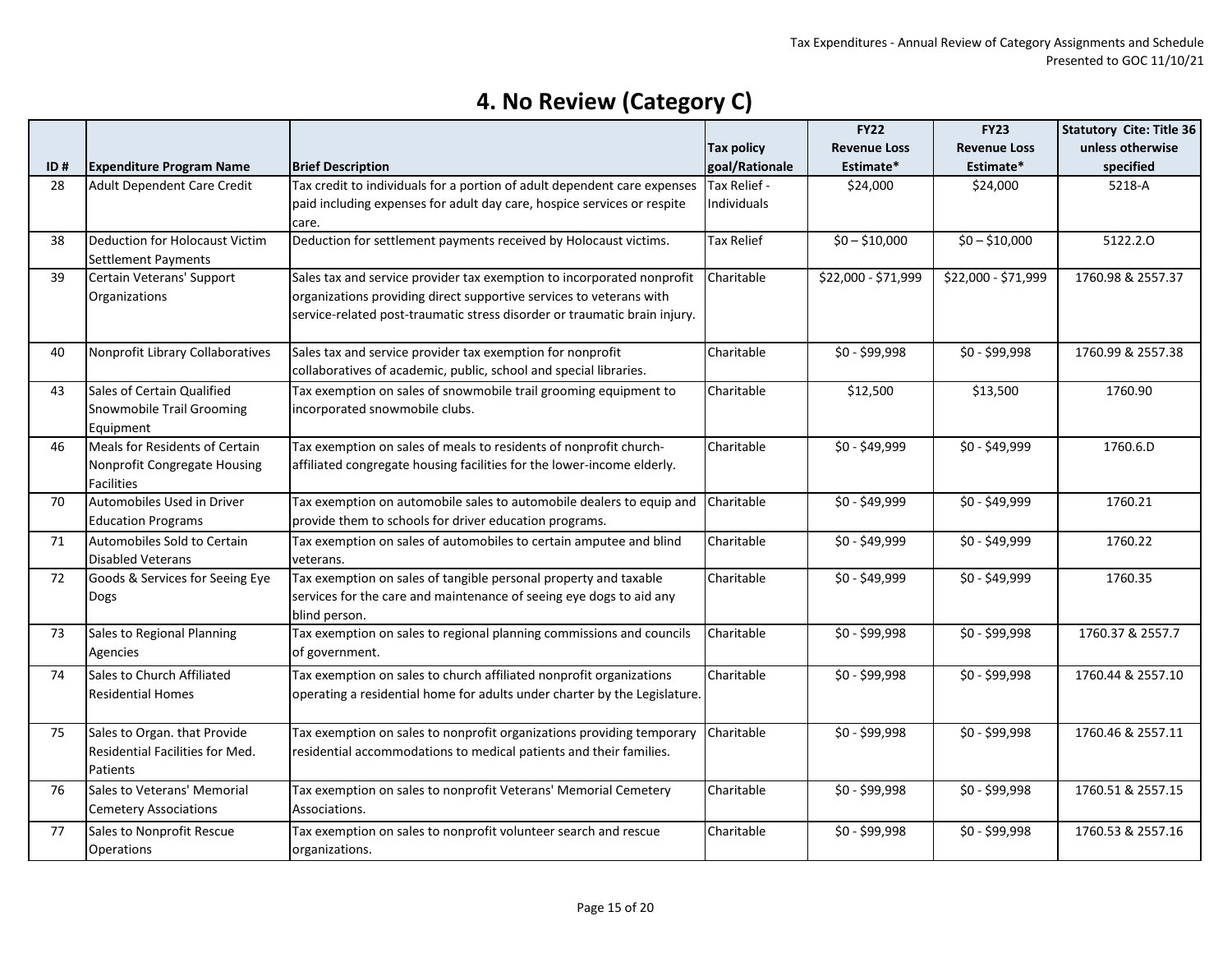|     |                                       |                                                                                                                        |                     | <b>FY22</b>         | <b>FY23</b>         | <b>Statutory Cite: Title 36</b> |
|-----|---------------------------------------|------------------------------------------------------------------------------------------------------------------------|---------------------|---------------------|---------------------|---------------------------------|
|     |                                       |                                                                                                                        | <b>Tax policy</b>   | <b>Revenue Loss</b> | <b>Revenue Loss</b> | unless otherwise                |
| ID# | <b>Expenditure Program Name</b>       | <b>Brief Description</b>                                                                                               | goal/Rationale      | Estimate*           | Estimate*           | specified                       |
| 78  | Sales to Hospice Organizations        | Tax exemption on sales to nonprofit hospice organizations.                                                             | Charitable          | \$0 - \$99,998      | $$0 - $99,998$      | 1760.55 & 2557.17               |
| 79  | Self-Help Literature on Alcoholism    | Tax exemption on sales of self-help literature on alcoholism to<br>alcoholics anonymous groups.                        | Charitable          | \$0 - \$49,999      | \$0 - \$49,999      | 1760.57                         |
|     |                                       |                                                                                                                        |                     |                     |                     |                                 |
| 80  | Portable Classrooms                   | Tax exemption on sales of tangible personal property to become part of<br>a portable classroom for lease to a school.  | Charitable          | $$0 - $49,999$      | \$0 - \$49,999      | 1760.58                         |
| 81  | Sales to Certain Nonprofit            | Tax exemption on sales to State-funded nonprofit educational                                                           | Charitable          | \$0 - \$99,998      | \$0 - \$99,998      | 1760.59 & 2557.19               |
|     | <b>Educational Orgs.</b>              | organizations providing decision making programs about drugs, alcohol<br>and relationships at residential youth camps. |                     |                     |                     |                                 |
| 82  | Sales to Nonprofit Animal Shelters    | Tax exemption on sales to nonprofit animal shelters of tangible personal Charitable                                    |                     | \$0 - \$49,999      | \$0 - \$49,999      | 1760.60                         |
|     |                                       | property used in the operation and maintenance of the shelter and                                                      |                     |                     |                     |                                 |
|     |                                       | animal care.                                                                                                           |                     |                     |                     |                                 |
| 83  | Sales to Certain Charitable           | Tax exemption on sales to nonprofit charitable organizations that lend                                                 | Charitable          | \$0 - \$99,998      | \$0 - \$99,998      | 1760.62 & 2557.20               |
|     | <b>Suppliers of Medical Equipment</b> | medical supplies and equipment free of charge.                                                                         |                     |                     |                     |                                 |
| 84  | Sales to Orgs that Fulfill the        | Tax exemption on sales to nonprofit organizations whose sole purpose                                                   | Charitable          | \$0 - \$99,998      | \$0 - \$99,998      | 1760.63 & 2557.21               |
|     | Wishes of Children with Life-         | is to fulfill the wishes of children with life-threatening diseases.                                                   |                     |                     |                     |                                 |
|     | <b>Threatening Diseases</b>           |                                                                                                                        |                     |                     |                     |                                 |
| 85  |                                       | Sales to Monasteries and Convents Tax exemption on sales of tangible personal property to nonprofit                    | Charitable          | \$0 - \$49,999      | \$0 - \$49,999      | 1760.65                         |
|     |                                       | monasteries and convents for use in their operation and maintenance.                                                   |                     |                     |                     |                                 |
|     |                                       |                                                                                                                        |                     |                     |                     |                                 |
| 86  | Sales to Providers of Certain         | Tax exemption on sales to nonprofit organizations providing support                                                    | Charitable          | $$0 - $99,998$      | \$0 - \$99,998      | 1760.66 & 2557.22               |
|     | Support Systems for Single-Parent     | systems for single-parent families.                                                                                    |                     |                     |                     |                                 |
|     | <b>Families</b>                       |                                                                                                                        |                     |                     |                     |                                 |
| 87  | Sales to Orgs that Create &           | Tax exemption on sales to nonprofit organizations whose sole purpose                                                   | Charitable          | \$0 - \$99,998      | \$0 - \$99,998      | 1760.69 & 2557.24               |
|     | Maintain a Registry of Vietnam        | is to maintain a registry of Vietnam veterans.                                                                         |                     |                     |                     |                                 |
|     | Veterans                              |                                                                                                                        |                     |                     |                     |                                 |
| 88  | Sales to Orgs that Provide Certain    | Tax exemption on sales to nonprofit organizations whose primary                                                        | Charitable          | \$0 - \$99,998      | \$0 - \$99,998      | 1760.70 & 2557.25               |
|     | Services for Hearing-Impaired         | purpose is to promote understanding of hearing impairment and assist                                                   |                     |                     |                     |                                 |
|     | Persons                               | hearing-impaired persons.                                                                                              |                     |                     |                     |                                 |
| 89  | Sales to Eye Banks                    | Tax exemption on sales to nonprofit organizations whose primary                                                        | Charitable          | \$0 - \$99,998      | \$0 - \$99,998      | 1760.77 & 2557.28               |
|     |                                       | purpose is to medically evaluate and distribute eyes for transplantation,                                              |                     |                     |                     |                                 |
|     |                                       | research, and education.                                                                                               |                     |                     |                     |                                 |
| 110 | Credit to Beneficiary for             | Tax credit to a beneficiary of a trust for tax already paid by the trust on                                            | <b>Tax Fairness</b> | $$0 - $50,000$      | $$0 - $50,000$      | 5214-A                          |
|     | <b>Accumulation Distribution</b>      | the income (when distributed from the trust to the beneficiary).                                                       |                     |                     |                     |                                 |
| 111 | Refund of Excise Tax on Fuel Used     | Gasoline Tax refund (except four cents per gallon) for gasoline used in                                                | Tax Fairness        | \$20,000            | \$20,000            | 2910                            |
|     | in Piston Aircraft                    | propelling piston engine aircraft. (State Transit, Aviation and Rail Fund)                                             |                     |                     |                     |                                 |
|     |                                       |                                                                                                                        |                     |                     |                     |                                 |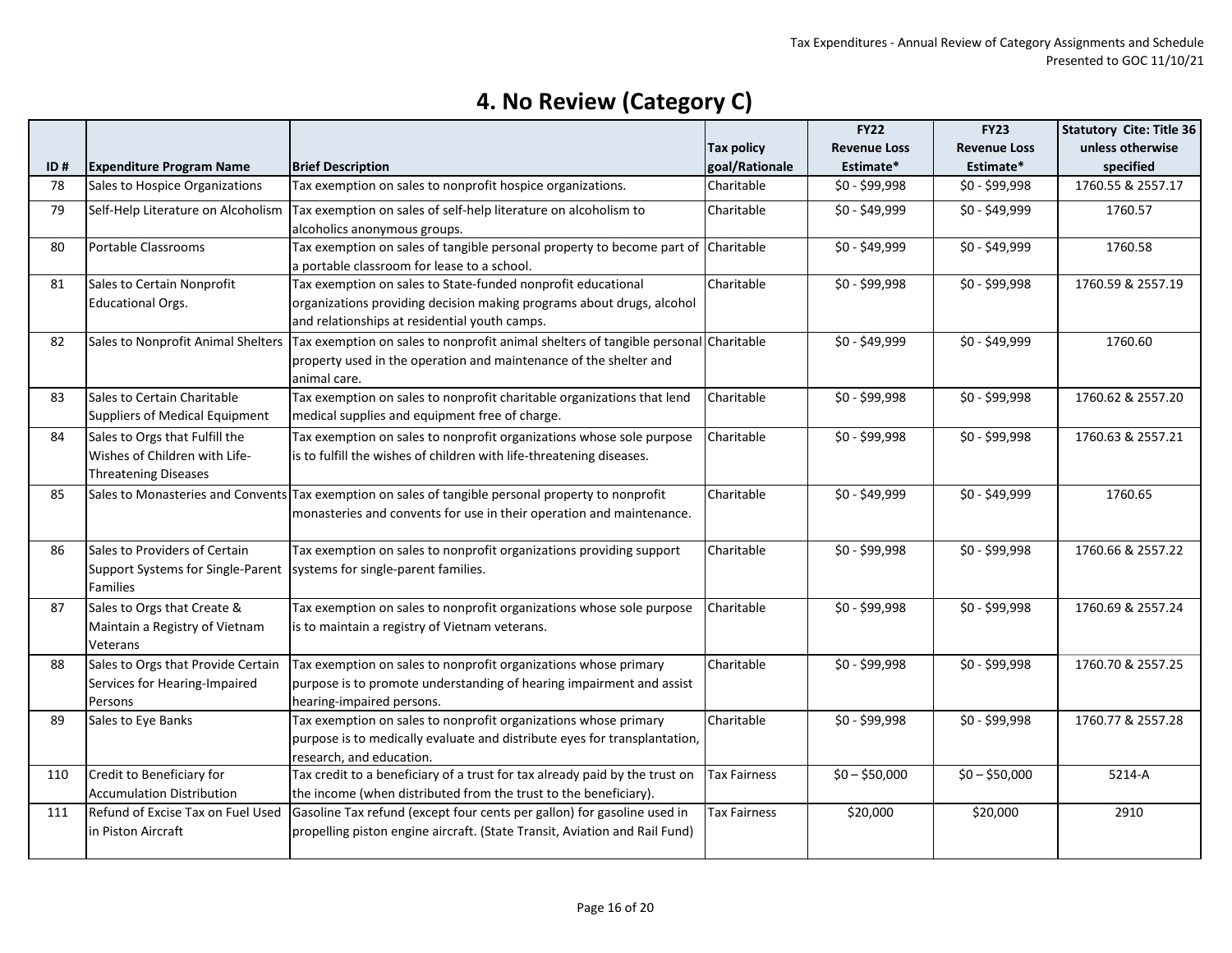|     |                                                                      |                                                                                                                                                                                                  |                                        | <b>FY22</b>         | <b>FY23</b>         | <b>Statutory Cite: Title 36</b> |
|-----|----------------------------------------------------------------------|--------------------------------------------------------------------------------------------------------------------------------------------------------------------------------------------------|----------------------------------------|---------------------|---------------------|---------------------------------|
|     |                                                                      |                                                                                                                                                                                                  | <b>Tax policy</b>                      | <b>Revenue Loss</b> | <b>Revenue Loss</b> | unless otherwise                |
| ID# | <b>Expenditure Program Name</b>                                      | <b>Brief Description</b>                                                                                                                                                                         | goal/Rationale                         | Estimate*           | Estimate*           | specified                       |
| 112 | Sales to State-Chartered Credit<br><b>Unions</b>                     | Tax exemption on sales to State-chartered credit unions.                                                                                                                                         | Tax Fairness                           | \$0 - \$99,998      | \$0 - \$99,998      | 1760.71 & 2557.26               |
| 113 | <b>Electricity Used for Net Billing</b>                              | Tax exemption on sale or delivery of electricity to net energy billing<br>customers for which no money is paid.                                                                                  | Tax Fairness                           | \$6,200,000         | \$7,300,000         | 1760.80                         |
| 114 | Certain Vehicle Rentals                                              | Tax exemption on rental of an automobile for less than one year when<br>rental is to a service customer pursuant to a warranty and the rental fee<br>is paid by the vehicle dealer or warrantor. | <b>Tax Fairness</b>                    | \$0 - \$49,999      | $$0 - $49,999$      | 1760.92                         |
| 140 | Certain Aircraft Parts                                               | Tax exemption on sale or use of aircraft parts used by a commercial<br>airline under Federal Aviation Administration (FAA) regulations.                                                          | Interstate or<br>Foreign               | \$0 - \$49,999      | \$0 - \$49,999      | 1760.76                         |
| 141 | Refund of Sales Tax on Goods<br>Removed from the State               | Refund of sales tax paid on business purchases of supplies and<br>equipment withdrawn from inventory for use at a location in another<br>taxing jurisdiction.                                    | Interstate or<br>Foreign<br>Commerce   | \$0 - \$49,999      | \$0 - \$49,999      | 2012                            |
| 142 | Snowmobiles and All-terrain<br>Vehicles Purchased by<br>Nonresidents | Tax exemption on sales to a nonresident of snowmobiles or all-terrain<br>vehicles.                                                                                                               | Interstate or<br>Foreign<br>Commerce   | \$0 - \$49,999      | \$0 - \$49,999      | 1760.25-C                       |
| 151 |                                                                      | Fuel Oil for Burning Blueberry Land Tax exemption on sales of fuel used to burn blueberry fields.                                                                                                | Inputs to<br>Tangible                  | \$0 - \$49,999      | \$0 - \$49,999      | 1760.9-A                        |
| 152 | Fuel Oil or Coal which becomes an<br>Ingredient or Component Part    | Tax exemption on sales of fuel oil or coal which becomes an ingredient<br>or component part of tangible personal property for later sale.                                                        | Inputs to<br>Tangible<br>Products      | \$0 - \$49,999      | \$0 - \$49,999      | 1760.9-G                        |
| 153 | Sales of Certain Farm Animal<br>Bedding & Hay                        | Tax exemption on sales of organic bedding materials for farm animals<br>and hay.                                                                                                                 | Inputs to<br>Tangible                  | \$0 - \$49,999      | \$0 - \$49,999      | 1760.78                         |
| 158 | Animal Waste Storage Facility                                        | Tax exemption on sales of materials used in construction, repair or<br>maintenance of an animal waste storage facility, under specified<br>conditions.                                           | <b>Specific Policy</b><br>Goal/Mandate | \$0 - \$49,999      | \$0 - \$49,999      | 1760.81                         |
| 159 | Sales to Centers for Innovation                                      | Tax exemption on sales to centers for innovation, established by State<br>law, which represent specific industry sectors with significant potential<br>for growth and development.               | <b>Specific Policy</b><br>Goal/Mandate | \$0 - \$99,998      | \$0 - \$99,998      | 1760.84 & 2557.29               |
| 160 | Plastic Bags Sold to Redemption<br>Centers                           | Tax exemption on sales to a local redemption center of plastic bags<br>used to sort, store or transport returnable beverage containers.                                                          | <b>Specific Policy</b><br>Goal/Mandate | \$42,000            | \$43,000            | 1760.93                         |
| 161 | <b>Fish Passage Facilities</b>                                       | Refund of sales or use tax paid on materials used in construction of fish<br>passage facilities in dams, under specified conditions.                                                             | <b>Specific Policy</b><br>Goal/Mandate | \$0 - \$49,999      | \$0 - \$49,999      | 2014                            |
| 166 | Certain Meals Served by Colleges<br>to Employees of the College      | Tax exemption on sales of meals served by a college to its employees if<br>purchased with college-issued debit cards.                                                                            | Administrative<br><b>Burden</b>        | $$0 - 49,999$       | \$0 - 49,999        | 1760.6.E                        |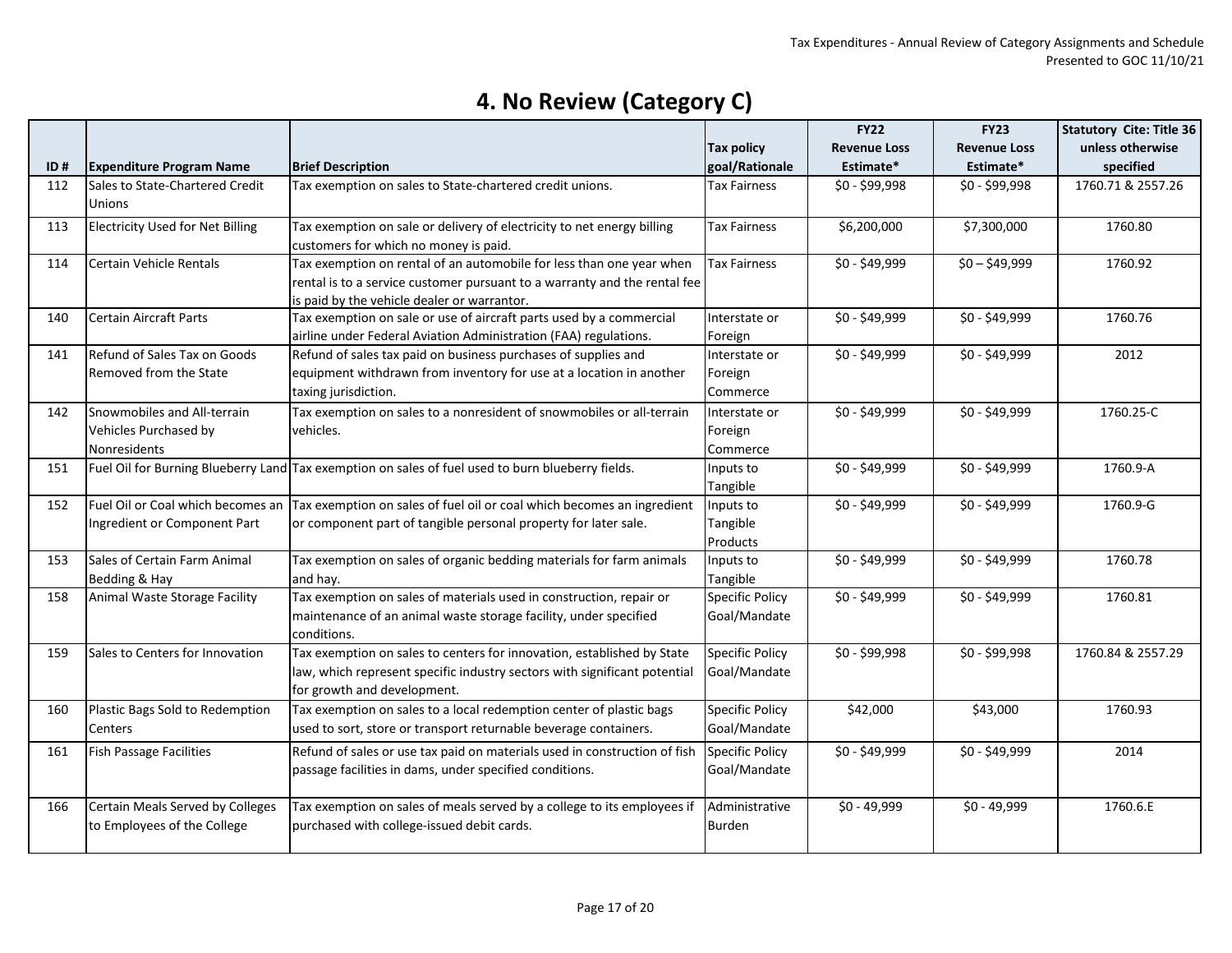|     |                                   |                                                                                                   |                   | <b>FY22</b>         | <b>FY23</b>         | <b>Statutory Cite: Title 36</b> |
|-----|-----------------------------------|---------------------------------------------------------------------------------------------------|-------------------|---------------------|---------------------|---------------------------------|
|     |                                   |                                                                                                   | <b>Tax policy</b> | <b>Revenue Loss</b> | <b>Revenue Loss</b> | unless otherwise                |
| ID# | <b>Expenditure Program Name</b>   | <b>Brief Description</b>                                                                          | goal/Rationale    | Estimate*           | Estimate*           | specified                       |
| 167 | <b>Casual Sales</b>               | Tax exemption on any casual sale, defined as an isolated transaction in                           | Administrative    | \$1,000,000 -       | \$1,000,000 -       | 1752.11.B(1)                    |
|     |                                   | which tangible personal property or a taxable service is sold other than                          | <b>Burden</b>     | \$2,999,999         | \$2,999,999         |                                 |
|     |                                   | in the ordinary course of repeated transactions by the person making                              |                   |                     |                     |                                 |
|     |                                   | the sale; e.g. at a yard sale.                                                                    |                   |                     |                     |                                 |
| 168 | Sales by Executors                | Tax exemption on sales by a personal representative in the settlement                             | Administrative    | \$0 - 49,999        | \$0 - 49,999        | 1752.11.B(2)                    |
|     |                                   | of an estate.                                                                                     | <b>Burden</b>     |                     |                     |                                 |
| 169 | Sales tax exemption for Paint     | Exempts from sales and use tax the fee imposed to fund the paint                                  | Administrative    | \$74,000            | \$76,000            | 1752.14.B(12) conflict          |
|     | Stewardship Program fee           | staewardship program. Effective December 1, 2018.                                                 | <b>Burden</b>     |                     |                     |                                 |
| 170 | Sales tax exemption for nonprofit | Exempts from sales and use tax organizations that have been                                       | Charitable        | \$500               | \$500               | 1760.102 (conflict)             |
|     | heating assistance organizations  | determined by the US IRS to be exempt from taxation under §501(c)(3)                              |                   |                     |                     |                                 |
|     |                                   | of the federal Internal Revenue Code of 1986 and whose primary                                    |                   |                     |                     |                                 |
|     |                                   | purpose is to provide residential heating assisstance to low-income                               |                   |                     |                     |                                 |
|     |                                   | individuals. Effective October 1, 2018.                                                           |                   |                     |                     |                                 |
| 174 | Sales tax exemption for certain   | Exempts from sales and use tax the service provider tax for                                       | Charitable        | \$2,700             | \$2,800             | 1760.103 & 2557.39              |
|     | support organizations for combat- | incorporated nonprofit organizations organized for the primary purpose                            |                   |                     |                     |                                 |
|     | injured veterans                  | of operating a retreat in the State for combat-injured veterans and their                         |                   |                     |                     |                                 |
|     |                                   | families free of charge. Effective October 1, 2018.                                               |                   |                     |                     |                                 |
|     |                                   |                                                                                                   |                   |                     |                     |                                 |
| 178 | Cellular or wireless services     | Telephone services available to income-eligible Maine consumers and                               | Charitable        | no estimate in      | no estimate in      | 1752(14)(B) &                   |
|     | supported by Federal universal    | supported by federal universal service support funds are not subject to                           |                   | <b>MSTER</b>        | <b>MSTER</b>        | 2551(15)(F)                     |
|     | support funds                     | the service provider tax. Effective January 1, 2019.                                              |                   |                     |                     |                                 |
| 179 | Military annuity payments made    | To the extent included in Federal AGI, annuity payments made to the                               | <b>Tax Relief</b> | \$57,000            | \$57,000            | 5122(2)(HH)                     |
|     | to survivor                       | survivor of a deceased member of the military who died as a result fo                             |                   |                     |                     |                                 |
|     |                                   | service in active or reserve companents of the United States Army,                                |                   |                     |                     |                                 |
|     |                                   | Navt, Air Force, Marines or Coast Guard under a survivor benefit plan or                          |                   |                     |                     |                                 |
|     |                                   | reserve component survivor benefit plan pursuant to 10 U.S. Code                                  |                   |                     |                     |                                 |
|     |                                   | Chapter 73 are exempt from Maine income tax.                                                      |                   |                     |                     |                                 |
| 180 | Family development account        | Idividuals whose family income is below 200% of the proverty level may Tax Relief                 |                   | $$0 - $10,000$      | $$0 - $10,000$      | 10 MRSA §1077                   |
|     | proceeds                          | open a family development account in connection with an approved                                  |                   |                     |                     |                                 |
|     |                                   | community development organization. Account balances and                                          |                   |                     |                     |                                 |
|     |                                   | withdrawls are exempt from Maine individual income tax to the extent                              |                   |                     |                     |                                 |
|     |                                   | included in Federal AGI.                                                                          |                   |                     |                     |                                 |
| 181 |                                   | Municipal property tax benefits for A municipality by ordinance, may adopt a program that permits | Tax Relief        | $$0 - $10,000$      | $$0 - $10,000$      | 5122(2)(EE)                     |
|     | senior citizens                   | claimants who are at least 60 years of age to earn benefits up to a                               |                   |                     |                     |                                 |
|     |                                   | maximum \$1000 by volunteering to provide services to the                                         |                   |                     |                     |                                 |
|     |                                   | municipality. The amount of benefits received during the tax year are                             |                   |                     |                     |                                 |
|     |                                   | exempt from Maine individual income tax.                                                          |                   |                     |                     |                                 |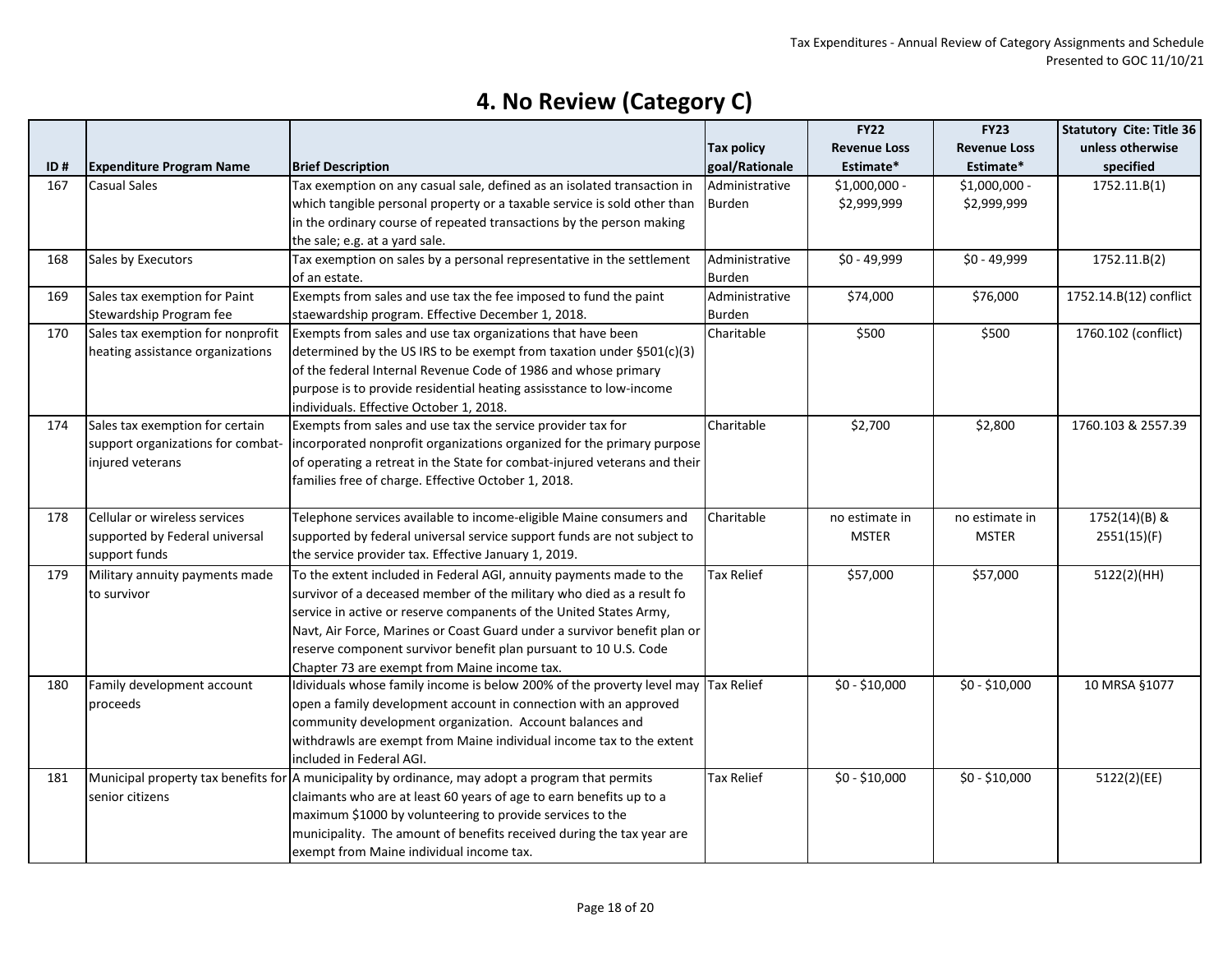|     |                                         |                                                                                                          |                            | <b>FY22</b>            | <b>FY23</b>         | <b>Statutory Cite: Title 36</b> |
|-----|-----------------------------------------|----------------------------------------------------------------------------------------------------------|----------------------------|------------------------|---------------------|---------------------------------|
|     |                                         |                                                                                                          | <b>Tax policy</b>          | <b>Revenue Loss</b>    | <b>Revenue Loss</b> | unless otherwise                |
| ID# | <b>Expenditure Program Name</b>         | <b>Brief Description</b>                                                                                 | goal/Rationale             | Estimate*              | Estimate*           | specified                       |
| 182 | Deduction for gain on sales of          | A subtraction modification is allowed on the Maine individual income                                     | <b>Tax Relief</b>          | \$345,000              | \$395,000           | 5122(2)(U)                      |
|     | eligible timberlands                    | tax return equal to the applicable percentage of the gain from the sale                                  |                            |                        |                     |                                 |
|     |                                         | of sustainably managed, eligible timberlands that is included in Federal                                 |                            |                        |                     |                                 |
|     |                                         | AGI.                                                                                                     |                            |                        |                     |                                 |
| 183 |                                         | Student Loan Payment Subtraction A subtraction modification is allowed for a taxpayer who is a qualified | Non-Business               | N/A                    | N/A                 | 5122(2)(QQ)                     |
|     | <b>Modification of AGI</b>              | health care employee and whose employer pays the employee's                                              | Incentive -                |                        |                     | reallocated to                  |
|     |                                         | student loans directly to a lender.                                                                      | Education                  |                        |                     | 5122(2)(SS)                     |
| 184 |                                         | Sales tax exemption for watercraft Exemption if company operates pursuant to a written understanding     | Charitable                 | Fiscal note says "very |                     | 1760(26)(A)                     |
|     | by certain nonprofit                    | with amunicipalitiy that he watercraft will be available at all times to                                 |                            | minor"                 |                     |                                 |
|     | transportation companies                | transport emergency medical patients from an island to the mainland.                                     |                            |                        |                     |                                 |
|     |                                         |                                                                                                          |                            |                        |                     |                                 |
| 186 | <b>ABLE Savings Account subtraction</b> | for tax years beginning on or after Jan 1, 2020, earnings on funds held in Non-Business                  |                            | From Fiscal Note LD    | From Fiscal Note LD | §5122(2)(QQ)                    |
|     | modification                            | qualified Achieving Better Life Experience (ABLE) accounts are                                           | Incentive -                | 1637 notes only        | 1637 notes only     |                                 |
|     |                                         | deductible in calculating Maine taxable income.                                                          | <b>Health &amp; Safety</b> | minor decreases in     | minor decreases in  |                                 |
|     |                                         |                                                                                                          |                            | GF revenue.            | GF revenue.         |                                 |
| 187 | FAME "COVID-19" Loan Guarantee          | The FAME loan guarantee program enacted by PL 2019, c. 617, Pt. I §2                                     | Tax Relief -               | \$0                    | \$0                 | 10 §1100-DD(6)                  |
|     | Program deferred interest               | (10 MRSA §§1100-BB through 1100-GG) includes a subsection which                                          | Individuals                |                        |                     |                                 |
|     | exemption                               | makes deferred or cancelled interest exempt from all State taxes.                                        |                            |                        |                     |                                 |
|     |                                         |                                                                                                          |                            |                        |                     |                                 |
| 188 | Credit for Biofuel Commercial           | A taxpayer engaged in the production of biofuels in the State who has                                    | <b>Business</b>            | $$0 - $50,000$         | $$0 - $50,000$      | 36 MRS §5219-X(5)               |
|     | Production                              | received certification is allowed a credit against the tax imposed on                                    | Incentive -                |                        |                     |                                 |
|     |                                         | income from the production of biofuel in the amount of 5¢ per gallon of Targeted                         |                            |                        |                     |                                 |
|     |                                         | liquid biofuel or gaseous biofuel with a BTU equivalent to that of one                                   | Industry                   |                        |                     |                                 |
|     |                                         | gallon of gasoline that replaces the use of petroleum or liquid fuels                                    |                            |                        |                     |                                 |
|     |                                         | derived from other fossil carbon sources. For tax years beginning on or                                  |                            |                        |                     |                                 |
|     |                                         | after Jan 1, 2020 this credit is reinstated.                                                             |                            |                        |                     |                                 |
| 190 | Renewable Chemicals Tax Credit          | Taxpayer engaged in production of renewable chemicals in Maine may                                       | <b>Business</b>            | \$47,500               | \$95,000            | 36 MRS § 5219-XX                |
|     |                                         | claim a credit 8 cents per pound of renewable chemcials produced.                                        | Incentive -                |                        |                     |                                 |
|     |                                         | Credit may only be used to reduce the Maine tax imposed on income                                        | Targeted                   |                        |                     |                                 |
|     |                                         | derived from production of renewable chemicals. Includes employment  Industry                            |                            |                        |                     |                                 |
|     |                                         | restrictions on contractors hired or retained to harvest renewable                                       |                            |                        |                     |                                 |
|     |                                         | biomass used in production of renewable chemicals.                                                       |                            |                        |                     |                                 |
|     |                                         |                                                                                                          |                            |                        |                     |                                 |
| 192 | Pet food assisstance programs           | Sales tax exemption for an incorporated nonprofit organization                                           | Charitable                 | \$5,400                | \$5,550             | 36 MRS §1760(103)               |
|     |                                         | organized for the purpose of providing food or other supplies intended                                   |                            |                        |                     | (Conflict)                      |
|     |                                         | for pets at no charge to owners of those pets.                                                           |                            |                        |                     |                                 |